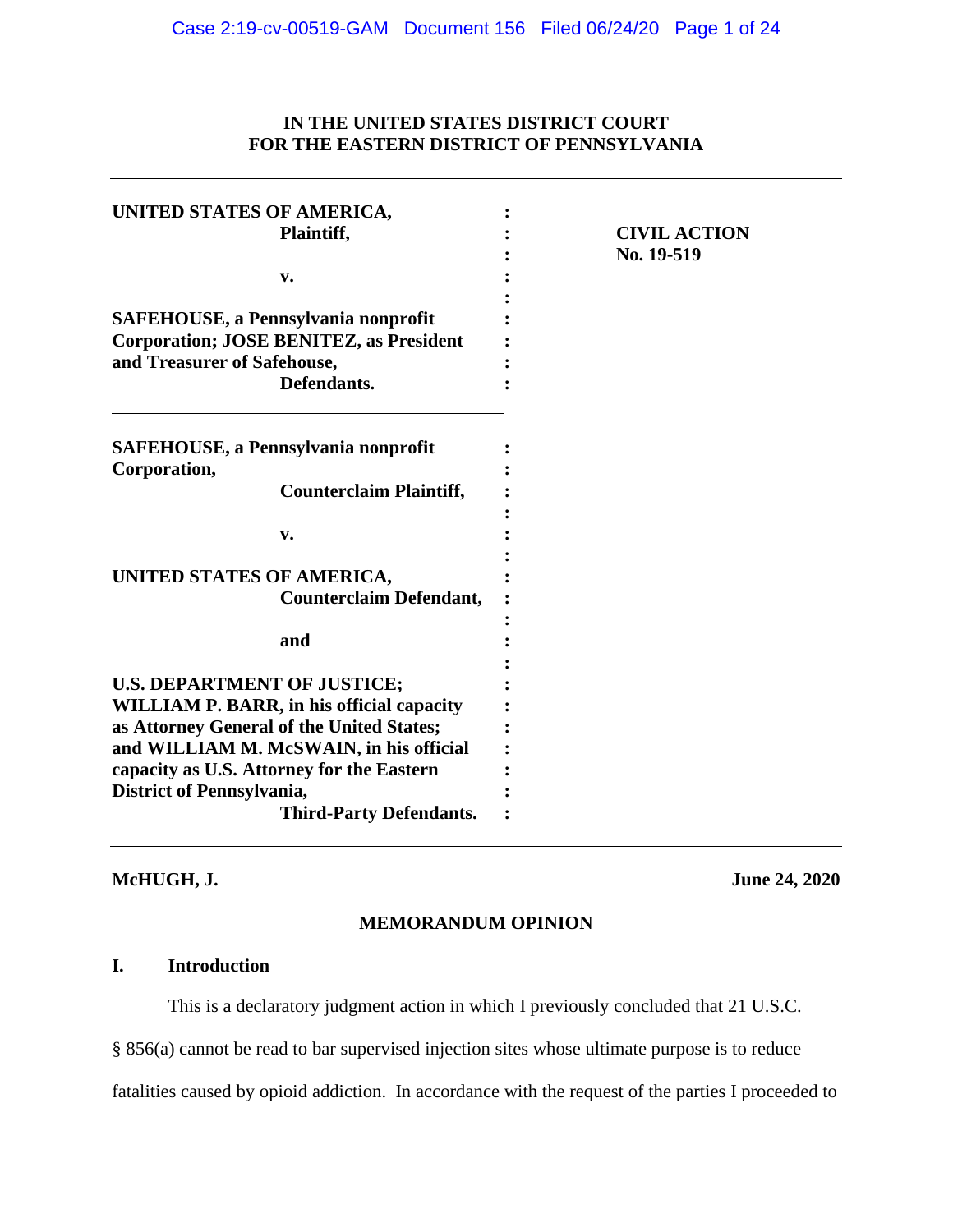# Case 2:19-cv-00519-GAM Document 156 Filed 06/24/20 Page 2 of 24

enter a final appealable Order on February 25, 2020. ECF 142. Plaintiff Safehouse then promptly announced its intention to begin operation in South Philadelphia, leading the Government to file an emergency motion for a stay of the Court's February Order.

Any urgency to address the motion quickly dissipated. Safehouse's attempt to open without meaningful dialogue with the surrounding neighborhood was met with organized opposition supported by various elected officials, and the COVID-19 pandemic came to overshadow the opioid epidemic, understandably becoming the almost singular focus of local authorities. In view of those events, the Government's motion to stay might almost be viewed as moot. But as Philadelphia begins to reopen, and with 963 opioid overdose deaths in Philadelphia in 2019, it is conceivable that Safehouse might yet seek to open before review by the Court of Appeals.

In issuing a declaratory judgment, I consistently rebuffed the parties' attempts to transform an issue of statutory construction into a public policy debate. Ironically, the standard for evaluating a stay is grounded in equitable considerations, such as harm to the parties and "where the public interest lies," so a broader discussion is necessarily now required. Under the traditional test, especially as to the issue of irreparable harm, the Government's case for a stay is marginal. But these are not ordinary times. The combination of the pandemic and the momentous protests following the killing of Mr. George Floyd make this the wrong moment for another change in the status quo. Accordingly, the Government's request for a stay will be granted.

#### **II. The Legal Standards Governing Requests to Stay Final Judicial Orders**

Safehouse raises a threshold issue—whether a declaratory judgment is properly the subject of a request for a stay. Federal Rule of Civil Procedure 62, titled generally, "Stay of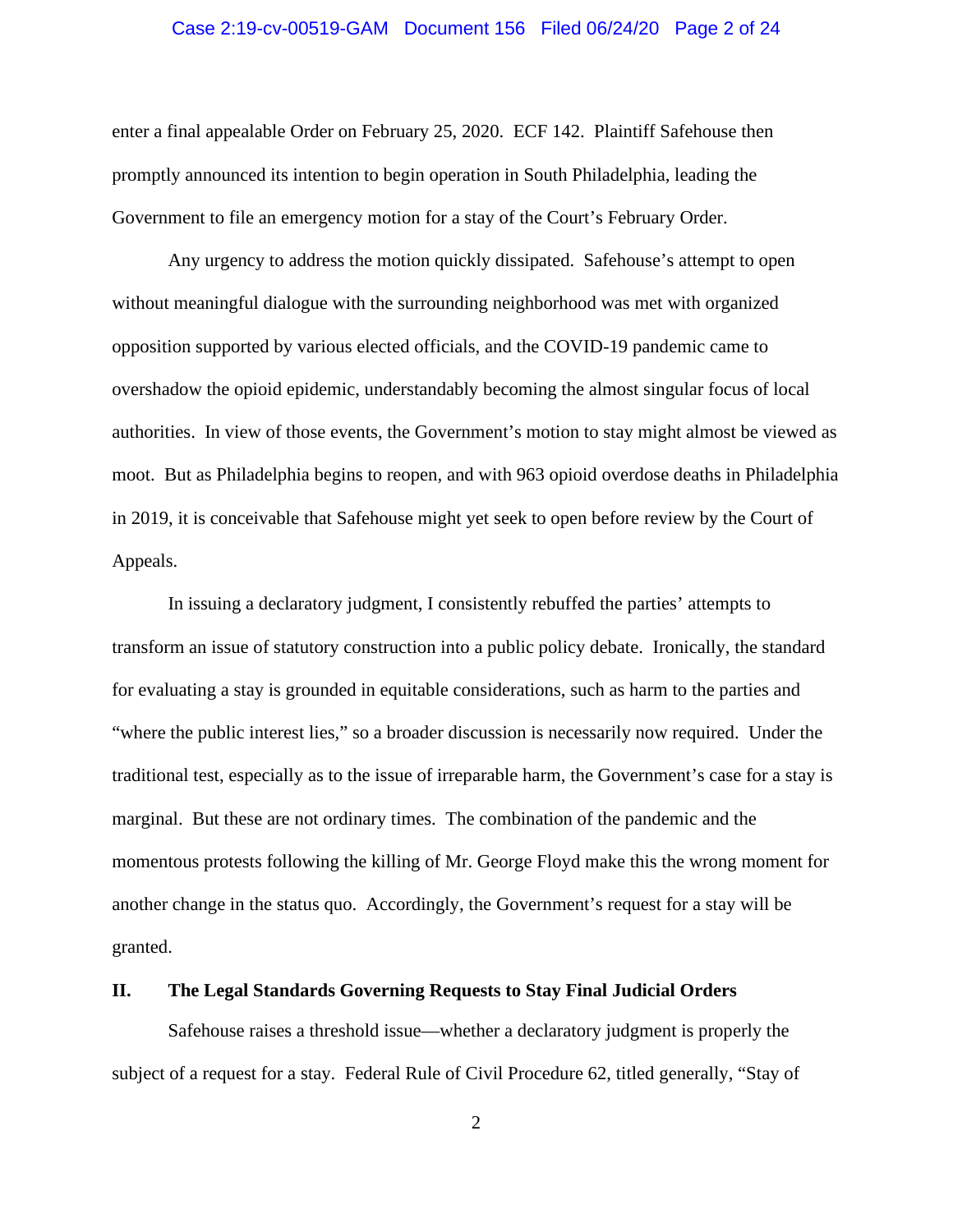# Case 2:19-cv-00519-GAM Document 156 Filed 06/24/20 Page 3 of 24

Proceedings to Enforce a Judgment," addresses money judgments and injunctions, but is silent as to declaratory judgments. Safehouse appears to argue that because my February 25 Order does not mandate any specific action, there is no execution of the Order that can be stayed. ECF 149, at 3-4.

There is little precedent addressing this issue. The Government invokes the All Writs Act, 28 U.S.C. § 1651, but without citation to any decisions that rely upon it as authority to stay a declaratory judgment. The Government also cites precedent holding that a court has inherent authority to stay orders apart from the Civil Rules. ECF 145, at 4-5 (citing *United States v. Denver & Rio Grande W. R.R. Co.*, 223 F.2d 126, 127 (10th Cir. 1955)). The argument advanced by Safehouse is highly abstract. It appears that Safehouse seeks to draw a distinction between the enforcement consequences of a declaratory judgment and its preclusive effect.

Intuitively, aside from the gap in Rule 62, it is not clear why a court cannot stay its own declaratory judgment. The late Judge O'Neill of this Court sensibly held that where a declaratory judgment is requested to be stayed, the court should look to its practical effect. *Robertshaw v. Pudles*, 2014 WL 1976890, at \*2 (E.D. Pa. May 15, 2014). Here, the effect of my ruling was that Safehouse was cleared to open, without fear of prosecution, a facility that the Government insists is illegal. In practical terms, the February 25 Order has significant consequences. I am persuaded that I retain the power to stay the judgment and will apply the traditional standard for considering a stay.

The grant or denial of a stay focuses on four factors: "(1) whether the stay applicant has made a strong showing that he is likely to succeed on the merits; (2) whether the applicant will be irreparably injured absent a stay; (3) whether issuance of the stay will substantially injure the other parties interested in the proceeding; and (4) where the public interest lies." *Nken v. Holder*,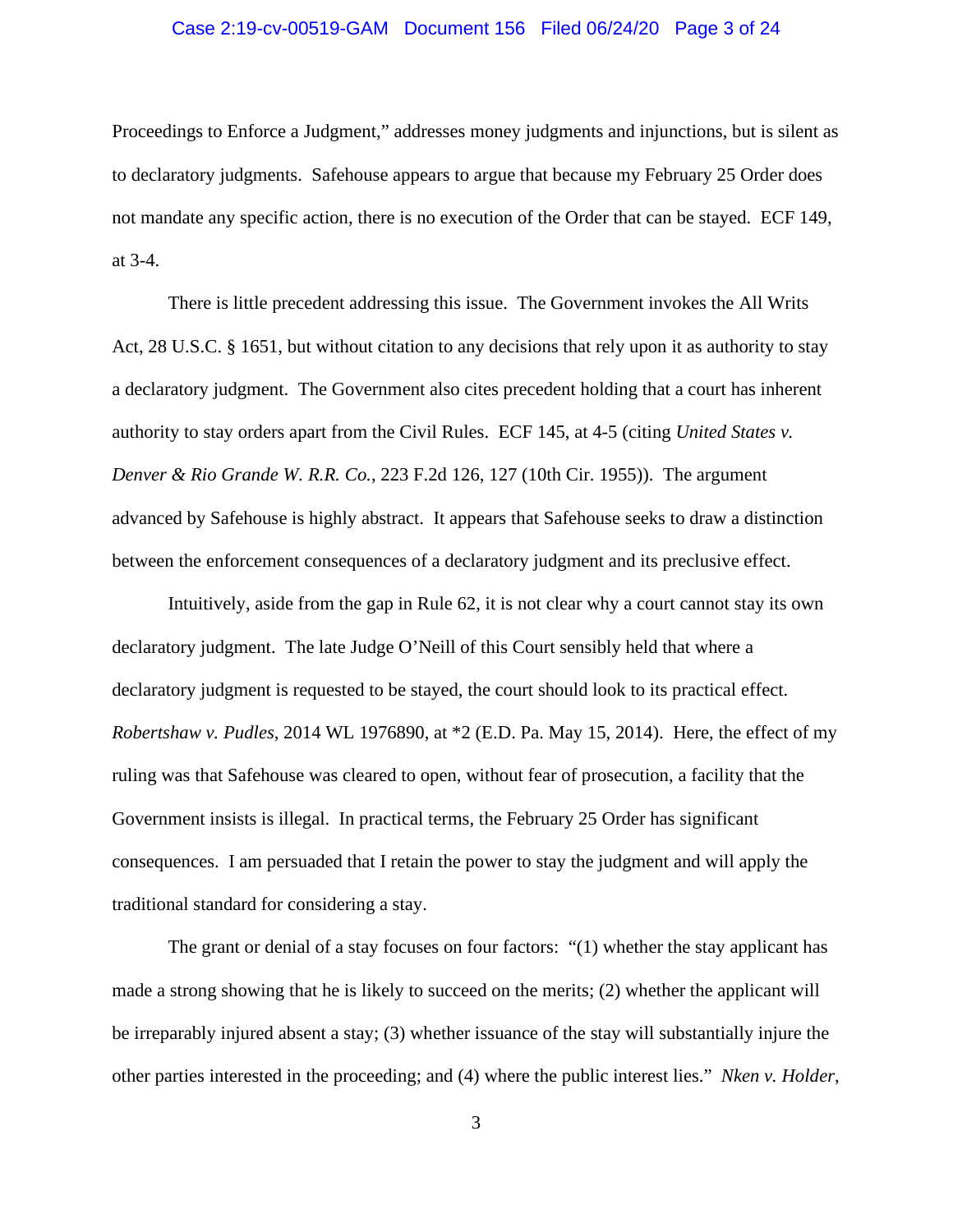# Case 2:19-cv-00519-GAM Document 156 Filed 06/24/20 Page 4 of 24

556 U.S. 418, 434 (2009) (quoting *Hilton v. Braunskill*, 481 U.S. 770, 776 (1987)). In deciding whether to grant the stay, courts balance all factors, with the first and second the "most critical." *Id.* "The party requesting a stay bears the burden of showing that the circumstances justify an exercise of [the Court's] discretion." *Id.* at 433-34.

In the Third Circuit, *In re Revel AC, Inc.*, 802 F.3d 558 (3d Cir. 2015), is the lead case that addresses application of the *Nken* factors. According to *Revel*, courts first assess whether the movant has satisfied the first and second *Nken* factors: Is the movant likely to succeed on the merits and will the movant suffer irreparable injury absent a stay? *Id.* at 571. To show a sufficient likelihood of success on the merits, the movant must demonstrate that it has "a reasonable chance, or probability, of winning." *Id.* (quoting *Singer Mgmt. Consultants, Inc. v. Milgram*, 650 F.3d 223, 229 (3d Cir. 2011) (en banc)). A "reasonable chance of winning," in the Court of Appeals' prescription, "need not be more likely than not," *id.* at 569, but it must be "significantly better than negligible," *id.* at 571. To demonstrate irreparable injury, the movant must evidence "harm that cannot be prevented or fully rectified by a successful appeal." *Id.* at 568 (quoting *Roland Mach. Co. v. Dresser Indus.*, 749 F.2d 380, 386 (7th Cir. 1984) (Posner, J.)). Further, the movant's alleged injury absent a stay must be "*likely*, not merely possible." *Id.*  at 569 (cleaned up).

It is important to note the different burden the moving party must carry as to each factor. While reference to "likelihood" under the first factor (likelihood of success on the merits) has been interpreted by our Court of Appeals as a standard less onerous than more likely than not, the use of "likely" for irreparable harm means "more apt to occur than not." *Id.* Thus, the showing required as to likelihood of success on the merits is significantly less than what is required for establishing irreparable harm.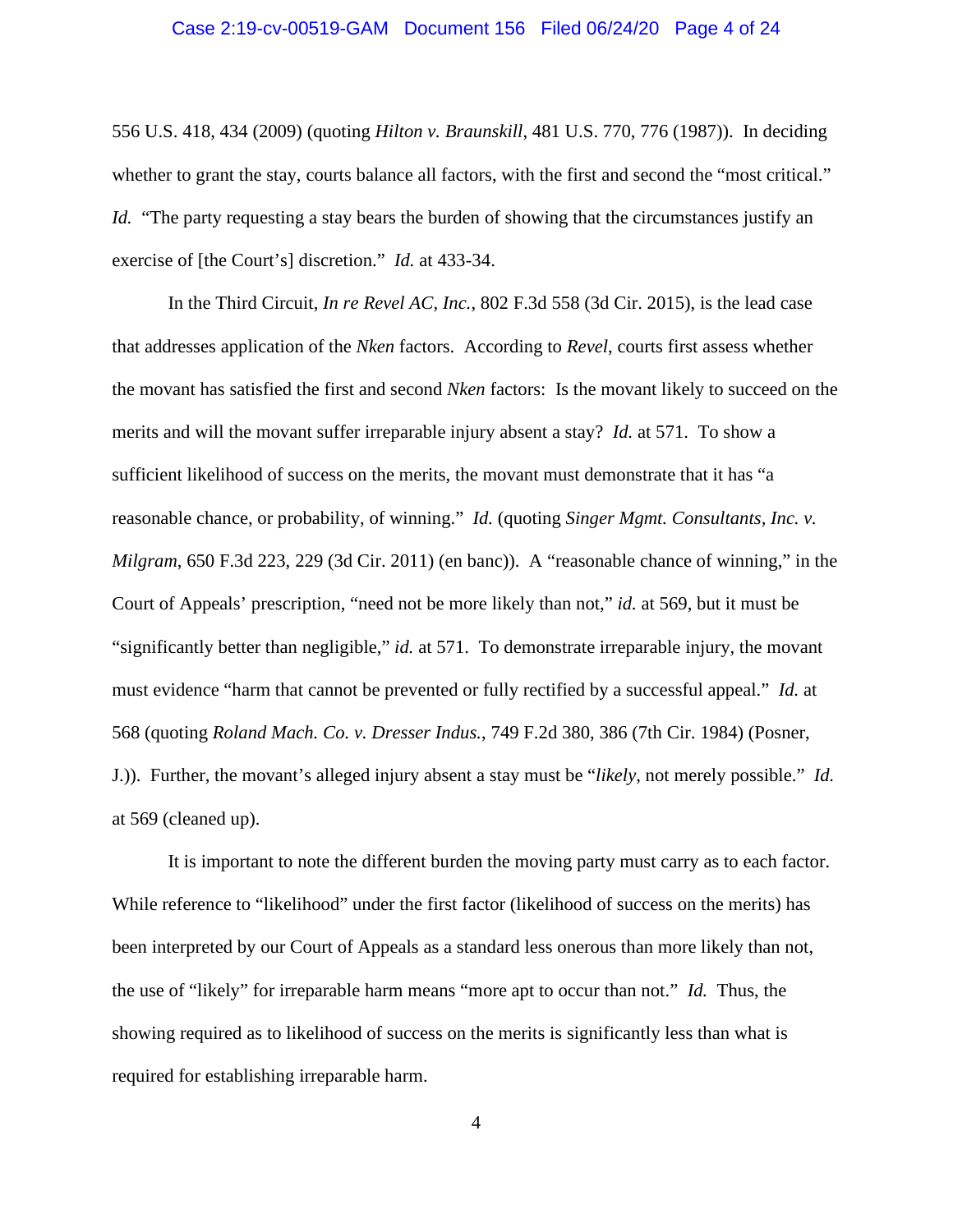# Case 2:19-cv-00519-GAM Document 156 Filed 06/24/20 Page 5 of 24

Once beyond the first two factors, the court must balance the harm of the movant with the harm of the other parties interested in the litigation should a stay be issued. In doing so, courts in this Circuit "weigh the likely harm to the movant (absent a stay) (factor two) against the likely irreparable harm to the stay opponent(s) if the stay is granted (factor three)." *Id.* Courts must also assess "where the public interest lies (factor four)—in effect, how a stay decision has consequences beyond the immediate parties." *Id.* (internal quotation marks omitted).<sup>[1](#page-4-0)</sup>

In balancing each of the four factors, "[k]eeping in mind that the first two factors are the most critical," *id.* at 570, the Court of Appeals counsels that likelihood of success on the merits is "arguably the more important," *id.* at 568. Accordingly, "even if a movant demonstrates irreparable harm that decidedly outweighs any potential harm to the stay opponent if a stay is granted, it is still required to show, at a minimum, serious questions going to the merits." *Id.*  (cleaned up). Correlatively, "depending on how strong a case the stay movant has on the merits,

<span id="page-4-0"></span><sup>&</sup>lt;sup>1</sup> The Government contends that it may "merge" its irreparable harm with the harm it believes the public will suffer absent a stay. ECF 145, at 10 (citing *Nken*, 556 U.S. at 435). According to the Government, this is so because "the government's interest *is* the public interest." ECF 145, at 10 (citing *Pursuing America's Greatness v. FEC*, 831 F.3d 500, 511 (D.C. Cir. 2016)). However, in arguing for merger, the Government misreads the case law. In *Nken*, the Supreme Court concluded that the traditional stay factors, not a more demanding statutory standard, governed a court's authority to stay an alien's removal pending judicial review, and that, in applying the traditional factors, "[t]he first two factors of the traditional standard are the most critical." *Nken*, 556 U.S. at 434. The *Nken* Court also suggested that courts should in particular circumstances merge the public's interest with harms alleged by the Government. *Id.* at 435. But the *Nken* Court made clear that merger was appropriate only "when the Government is the *opposing* party" and after "an *applicant* satisfies the first two [stay] factors." *Id.* (emphasis added); *see also Pursuing America's Greatness*, 831 F.3d at 511 (citing *Nken* for the proposition "that, in the context of a stay, assessing the harm to the opposing party and weighing the public interest merge when the Government is the opposing party"). Here, unlike in *Nken*, the Government is not the party opposing a stay but the party applying for it, and it is the Government's burden to "satisf[y] the first two factors," not Safehouse's. *See Nken*, 556 U.S. at 435. The status of the Government as the party requesting the stay may seem trivial, but permitting the Government to merge the public's harms with its own only when opposing an application for a stay makes eminent sense. Generally, when the Government opposes a stay request, it has already secured a court judgment finding a violation of some federal law, and the applicant for the stay is the party found to have violated it. In such situations, granting the stay would prevent the Government from enforcing a law a court has found it has legal authority to enforce. Here, because my conclusion was that the Government lacks legal authority to apply Section 856(a) in the way that it seeks, the position it is advancing is not presumptively in the public interest.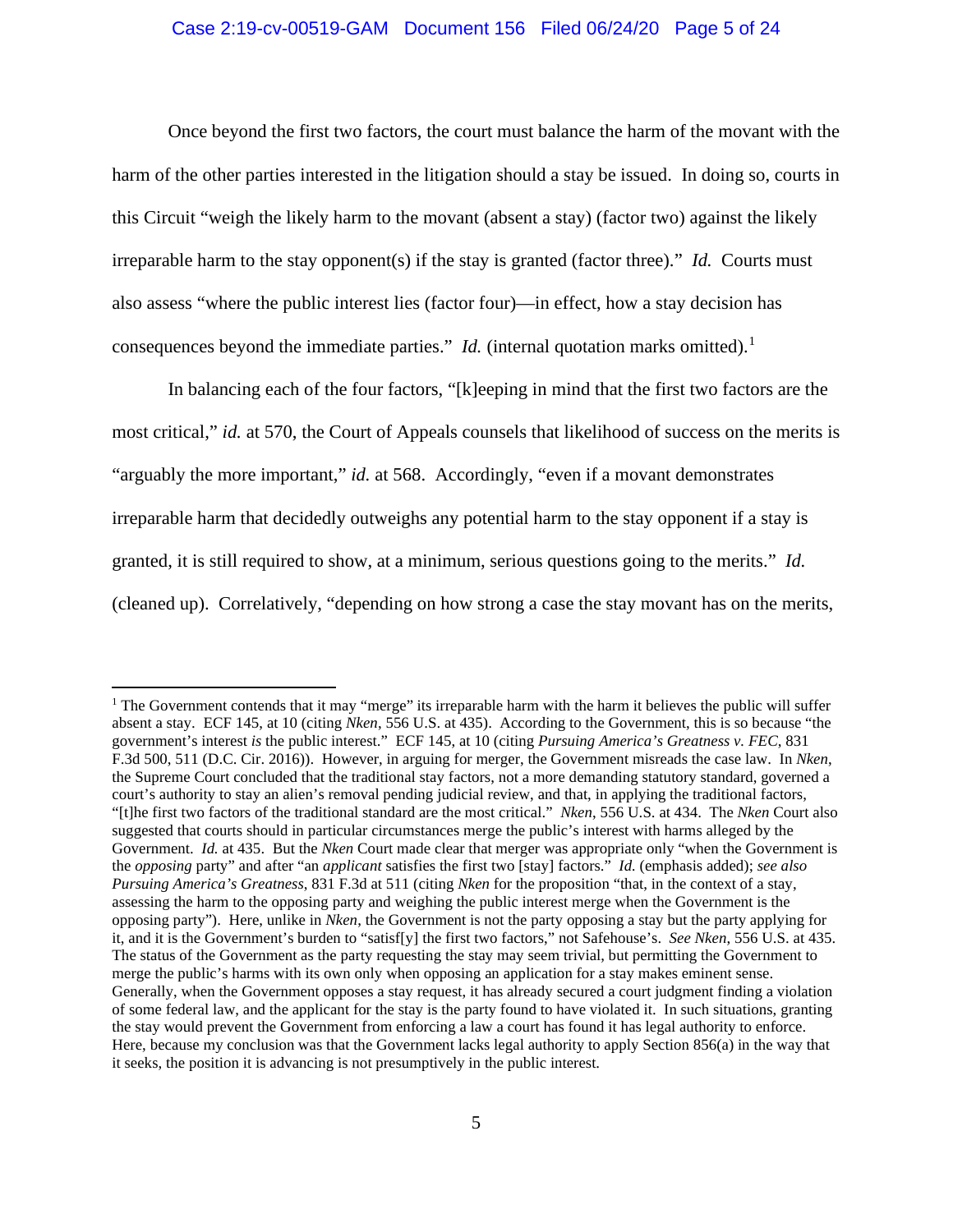# Case 2:19-cv-00519-GAM Document 156 Filed 06/24/20 Page 6 of 24

a stay is permissible even if the balance of harms and public interest weigh against holding a ruling in abeyance pending appeal." *Id.* at 571.

*Revel* could be read to imply that the movant must satisfy factors one and two before a court can balance the relative harms or consider the public's interest. *See id.* (noting that stay factors one and two "both" are "necessary"). But *Nken* never imposed such a requirement, and *Revel*'s prescription is cast as a recommendation rather than a dictate. *Revel* observes that the stay analysis is fundamentally equitable, and that "all four stay factors are interconnected." *Id.* Indeed, a district court's granting of equitable relief is the paradigmatic "exercise of judicial discretion." *Virginian Ry. Co. v. United States*, 272 U.S. 658, 672 (1926). Thus, while *Revel*'s step-by-step approach greatly assists in resolving the majority of stay requests, I understand *Revel* to nonetheless allow consideration of all four factors where circumstances, either particular to the parties, or forced upon them by world events, require it.

With that background in mind, I turn to the specifics of the Government's motion.

# **III. The Preliminary Burdens**

# **The Government has made the requisite showing of a more than negligible likelihood of success on the merits**

To carry its burden to show that it is likely to succeed on the merits, the Government need only demonstrate that it has "a reasonable chance, or probability, of winning." *Revel*, 802 F.3d at 571. Those chances of prevailing on appeal must be "significantly better than negligible," *id.*, but "need not be more likely than not," *id.* at 569.

The Government has met that modest threshold here. The very nature of this case leaves room for reasonable minds to differ. I have previously observed that the question of whether Section 856(a) applies to the conduct planned by Safehouse is "complex," "difficult," and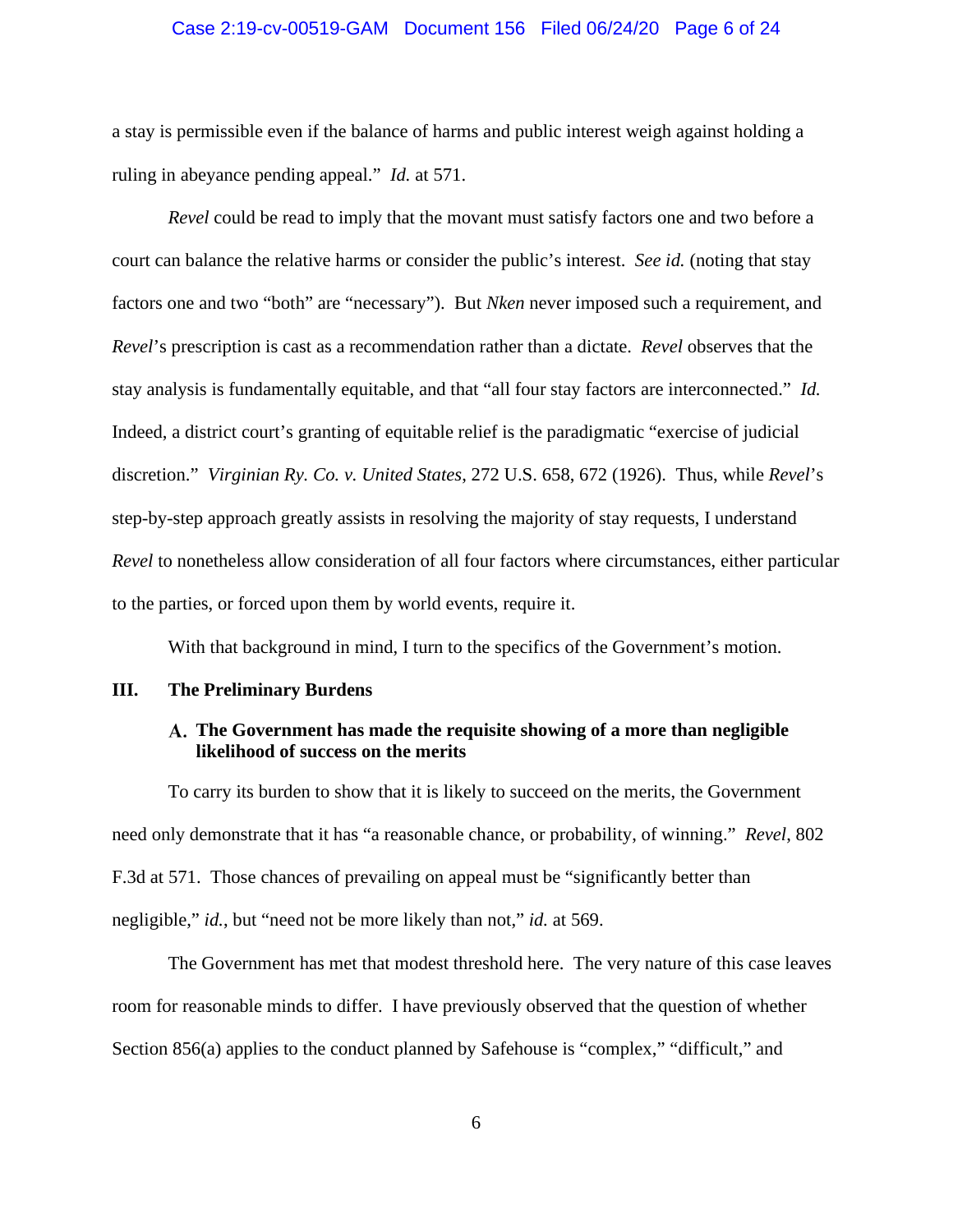# Case 2:19-cv-00519-GAM Document 156 Filed 06/24/20 Page 7 of 24

altogether "novel." *See, e.g.*, Transcript of Oral Argument, at 4:19-5:13 (noting that "the questions [asked at oral argument] are questions that are important to [the Court] in grappling with the complicated issues" presented by the case), ECF 131; Memorandum Opinion on Government's Motion for Judgment on the Pleadings, at 7 (noting that the Court was tasked with "address[ing] a novel question of statutory construction"), ECF 133; *id.* at 56 (acknowledging that "[b]oth sides skillfully argue that Congress's meaning in [Section] 856 is consistent with their own"); Memorandum Opinion on Safehouse's Motion for Final Declaratory Relief, at 4 (noting that the reach of the statute was "a difficult and complex matter of first impression"), ECF 141.

To illustrate, the Government will undoubtedly urge the Court of Appeals not to break from the other circuits that have concluded that the "purpose" requirement of Section  $856(a)(2)$ can be satisfied by those using the premises rather than those making the place "available." *See* ECF 133, at 24-26. Maintaining uniformity among circuits is an important consideration for appellate courts, and though the Third Circuit is willing to chart its own path even where there is substantial precedent to the contrary, *e.g.*, *Cirko v. Commissioner of Social Security*, 948 F.3d 148 (3d Cir. 2020), it could choose to align with those circuits.

My conclusion that the Government has met its burden on this factor also depends on how I read the language of Section 856. Other courts saw a need to remedy a perceived redundancy between subparagraphs (a) and (b), whereas I did not. As noted in my previous opinion, ECF 133, at 8-9, even at the level of the Supreme Court, jurists ostensibly engaging in a "plain meaning" analysis can look at the same language and reach opposite results. *See, e.g.*, *Zuni Pub. Sch. Dist. No. 89 v. Dep't of Educ.*, 550 U.S. 81 (2007).

7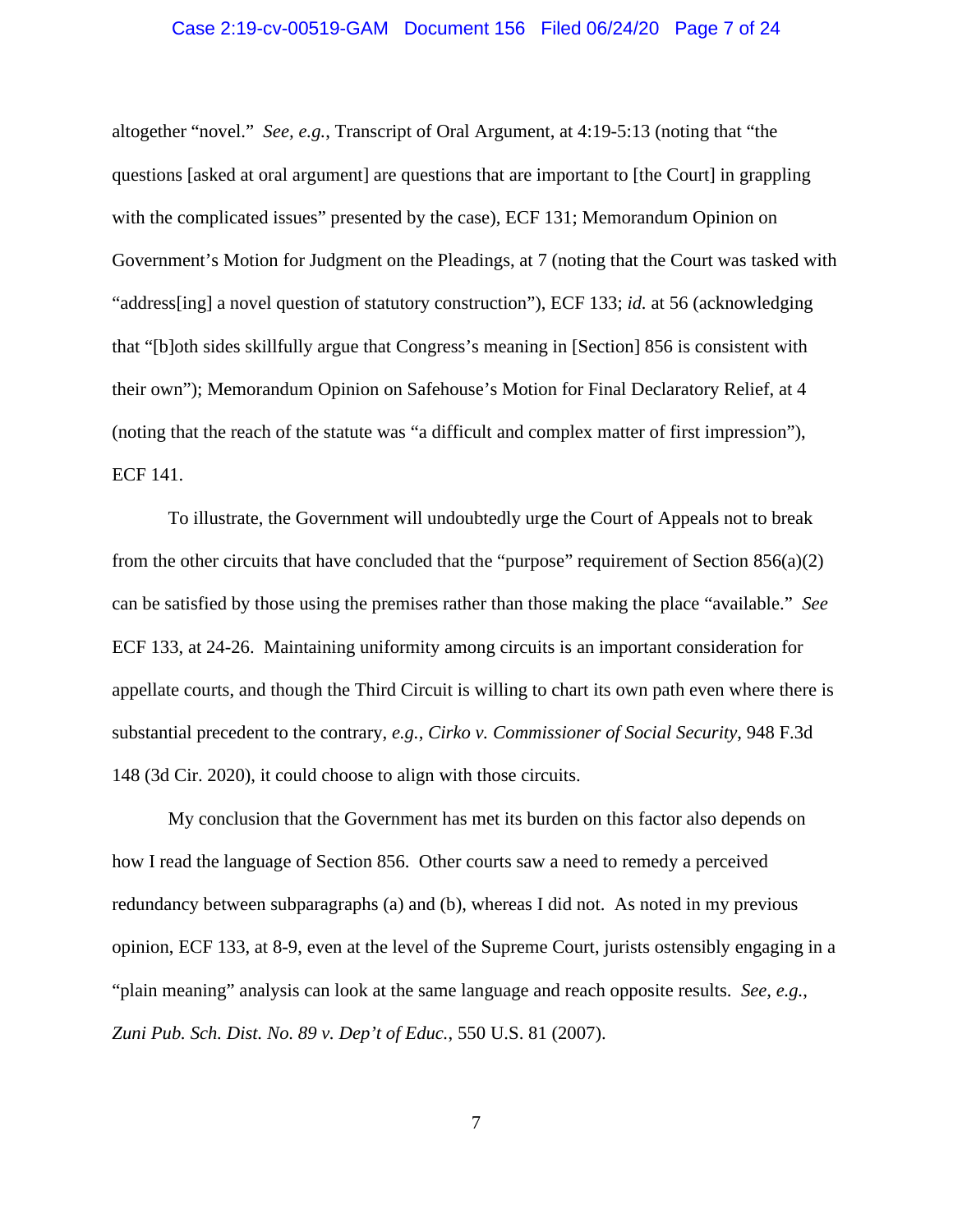Furthermore, the standard of review on appeal is broad. The parties have stipulated to all material facts, and I have not made any independent factual findings. ECF 137, Ex. A. Whether Safehouse runs afoul of Section 856(a) is a pure question of law that the Court of Appeals will resolve *de novo*, with my opinion owed no more deference than any persuasive power it may contain.

I stand by my analysis. I particularly stand by the proposition that words are tools and not talismans, and courts should hesitate to endow them with a meaning they could not possibly have, particularly in the context of criminal liability.<sup>[2](#page-7-0)</sup> But I have no hesitancy in concluding that reasonable minds may differ as to the correct result. That suffices to meet the Government's burden under *Nken*'s first prong.

<span id="page-7-0"></span><sup>&</sup>lt;sup>2</sup> The parties agree that when a statutory provision is clear on its face, the text alone reveals what Congress meant by the words it employed. *See* ECF 47, at 5; ECF 48, at 20. But the Government is wrong to suppose that application of this principle inexorably leads to the conclusion it seeks. That is in part because the word "purpose," which lies at the heart of the statute, operates on several levels. In enacting Section  $856(a)(2)$ , Congress generally prohibited any person who manages or controls any place from knowingly and intentionally making that place available for the purpose of unlawful drug use. In choosing those words, at one level, the drafters of the legislation had linguistic objectives. In my previous opinion, for instance, I observed that dictionaries (past and present) routinely define "purpose" as one's *ultimate* objective. ECF 133, at 37-38. I also observed that common principles of grammar require that both Section 856(a)(1) and Section 856(a)(2) "have the same subject, identified in [Section] 856(b) as 'any person,'" and that "the purpose requirement" in Section 856(a)(2) "applies to the person who acts knowingly." ECF 133, at 20. But in enacting Section 856(a)(2), the drafters also had legal objectives, that is, objectives about what the "law" would be in light of their adopted text. In addition to generally prohibiting any person who manages or controls any place from knowingly and intentionally making that place available for the purpose of unlawful drug use, Congress certainly had a variety of more concrete convictions not only about the correct application of the statute to particular circumstances, but also convictions as to where it would not apply. The available legislative evidence supports the conclusion that Congress desired Section  $856(a)(2)$  to outlaw "crack houses" but not to punish business owners who "knew" drug use occurred on their property but did not operate their property for that "purpose." *See, e.g.*, ECF 133, at 20-21, 29, 31. And various courts of appeals have concluded that Section 856(a)(2) does not automatically apply simply because there is some drug use on the premises, *see* ECF 133, at 39, even if the words of the statute could fit those facts. As noted in my prior opinion, the Government itself retreats both from its literalism and from its core reading of the statute when faced with challenging facts such as parents struggling to save an addicted child. ECF 133, at 41-42. The task for a court when interpreting a statute is to discern the objective Congress sought to achieve in the specific case before it. When language can be understood to mean different things, particularly when it comes to criminal liability, and it is indisputable that the drafters' concrete convictions could not have encompassed the circumstances of a particular case, judges who do not test their conclusions by a variety of interpretive tools do so at their peril. And it is the combination of those tools that led me to the conclusion reached in my October decision.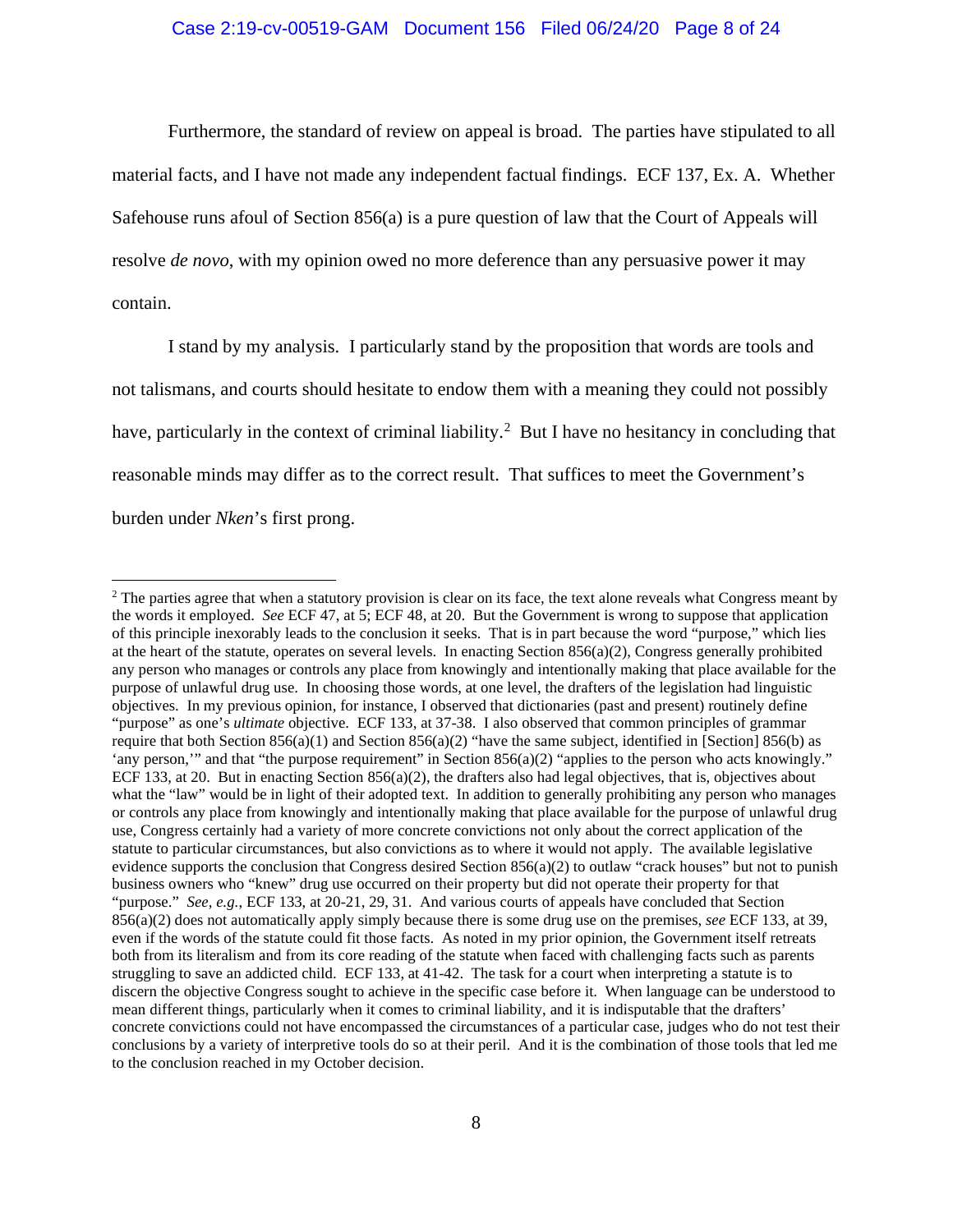# **The Government will not be irreparably injured by the denial of its request for a stay**

While the Government easily makes the requisite showing that it is likely to succeed on the merits, it does not carry its more onerous burden to show that it will be irreparably harmed absent a stay. To demonstrate irreparable injury, the Government must demonstrate "harm that cannot be prevented or fully rectified by a successful appeal." *Revel*, 802 F.3d at 568 (internal citations omitted). Further, the possibility that "corrective relief will be available at a later date, in the ordinary course of litigation, weighs heavily against a claim of irreparable harm*.*" *Id*. The injury must be "neither remote nor speculative, but actual and imminent." *Id.* at 571 (citations omitted). And the Government must demonstrate that such injury "is *likely*," that is, "more apt to occur than not." *Id.* The Government makes several arguments to support its claim of irreparable harm. Except for its argument as to possible community impact, the harms it asserts are highly abstract and, even in the case of community impact, highly speculative.

**1.** *The Government has not shown that the opening of Safehouse would frustrate any congressional determination concerning drug use***.**I take the Government's first argument to be that allowing Safehouse to operate "threatens to overturn Congress's determination that there is no legal use" for certain unlawful drugs. ECF 145, at 11. That contention lacks merit both legally and factually. The Government seizes upon a statement from a Safehouse witness at an evidentiary hearing to the effect that a ruling in Safehouse's favor would "decriminalize" drug use on its premises. *See* ECF 145, at 11-12 (citing ECF 127, at 237:2-12). My ruling did not reach such a conclusion. To the contrary, my opinion expressly noted that "opioid . . . possession is undisputedly criminal," and that, "[b]y definition, a person cannot lawfully use or consume a substance that the person cannot even lawfully possess." ECF 133, at 18, 40. At that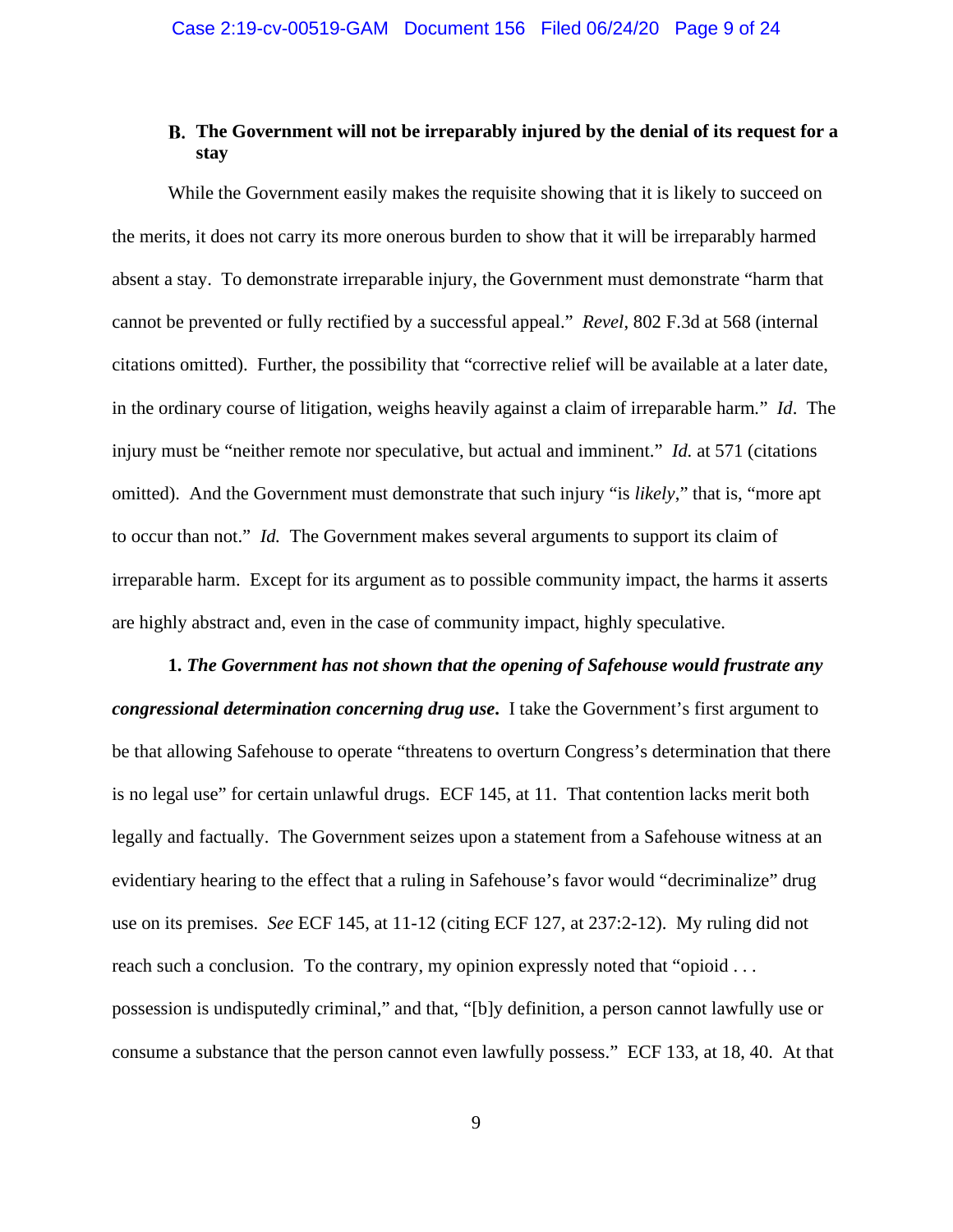# Case 2:19-cv-00519-GAM Document 156 Filed 06/24/20 Page 10 of 24

evidentiary hearing, I noted that "it's self-evident that [users of unlawful drugs at Safehouse's proposed supervised injection site would] be violating the law," and that Jose Benitez, president and treasurer of Safehouse, "at one point . . . conceded as much." ECF 127, at 167:6-169:3. Mr. Benitez went on to concede that his staff would have no power to stop "the police or DEA [if they] tried to make an arrest at the site of a user," even if staff might try to negotiate with the relevant authorities so that an arrest did not threaten any other constituency. ECF 127, at 167:24- 168:20. The Government remains free to arrest and charge users of narcotics if it chooses to exercise its prosecutorial discretion and employ law enforcement resources in that way.

Nor does the fact that Safehouse provides a site where users of unlawful narcotics can inject under medical supervision as part of a public health initiative in any way deny the judgment reached by Congress. To the contrary, the need to inject under observation underscores the deadly potential of the banned substances. And though the Government scores a semantic point when it observes that "safe injection" is an oxymoron when it comes to heroin, cocaine, and nonprescribed uses of Fentanyl, if one looks beyond wordplay, it cannot be disputed that Safehouse's efforts are focused on the safety *through supervision* of the *user*, not the safety of the act of injection.

In earlier correspondence from the Government to the Court, which Safehouse has attached to its response here, the United States Attorney referred to his office's duty to enforce the law, which, if Safehouse were to open, would cause "chaos" and "deteriorate into a literal street fight." ECF 137, Ex. B. As noted above, enforcing the law certainly would be the Government's prerogative, but why such chaos needs to ensue is difficult to comprehend. The crime that would occur on the premises of Safehouse is the same crime that already occurs daily

10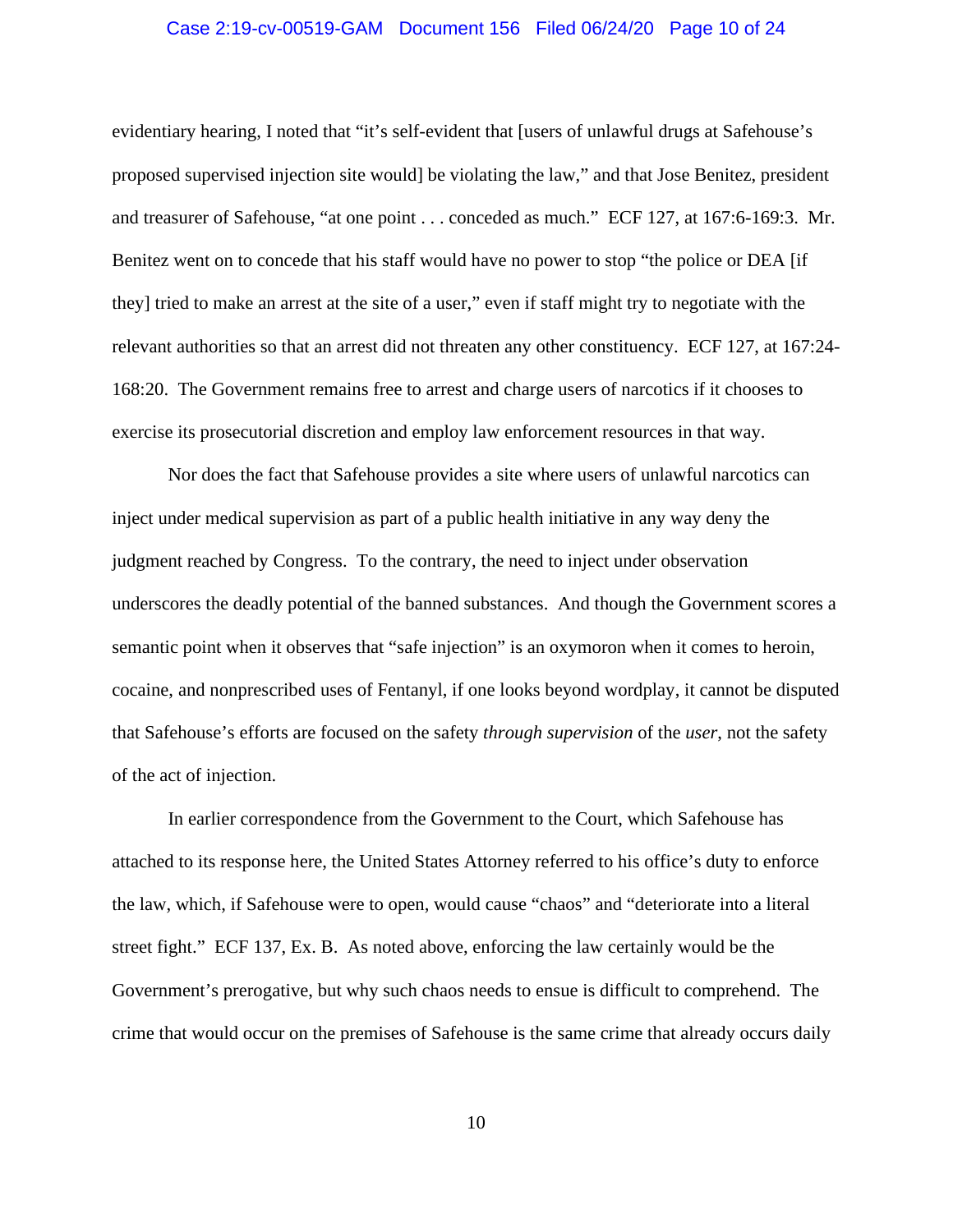# Case 2:19-cv-00519-GAM Document 156 Filed 06/24/20 Page 11 of 24

outside its doors and indeed in communities across the United States—and one that the federal government rarely prosecutes.

Indeed, in 2018 and 2019, there was not a single federal prosecution for drug possession in the Eastern District of Pennsylvania.<sup>[3](#page-10-0)</sup> Widespread prosecution of simple possession has only occurred in tandem with other law enforcement initiatives, such as border control strategies. In 2019, nationwide, there were only 560 federal cases brought for simple possession, and 243 of those emanated from just two districts, one in a border state.<sup>[4](#page-10-1)</sup> In 2018, there were 777 prosecutions for simple possession nationwide.<sup>[5](#page-10-2)</sup> When the federal government does choose to prosecute it, simple possession is a misdemeanor for a first-time offender, 21 U.S.C § 844, and, except for offenses involving unlawful entry, it results in probation or a fine more than seventy percent of the time.<sup>[6](#page-10-3)</sup>

These numbers reflect the fact that simple possession and attendant use together represent the prototypical example of a victimless crime, apart from the sad reality that users are victimizing themselves. Certainly, the cumulative consequences of such use have far broader negative effects, which account for societal efforts to prevent or stop it. But acts of individual use and possession have little impact in isolation, as reflected by the rarity of prosecution except to serve other law enforcement purposes. The Government has not explained its sudden

<span id="page-10-0"></span><sup>3</sup> U.S. Sentencing Comm'n, 2019 Federal Sentencing Statistics for the Eastern District of Pennsylvania 3 (statistical information packet for fiscal year 2019 for the Eastern District of Pennsylvania accessed online); U.S. Sentencing Comm'n, 2018 Federal Sentencing Statistics for the Eastern District of Pennsylvania 3 (statistical information packet for fiscal year 2019 for the Eastern District of Pennsylvania accessed online).

<span id="page-10-1"></span><sup>4</sup> U.S. Sentencing Comm'n, Fiscal Year 2019 Datafile 64 (accessed online).

<span id="page-10-2"></span><sup>5</sup> U.S. Sentencing Comm'n, Fiscal Year 2018 Datafile 64 (accessed online).

<span id="page-10-3"></span><sup>6</sup> U.S. Sentencing Comm'n, Weighing the Charges: Simple Possession of Drugs in the Federal Criminal Justice System 9 (Sept. 2016) (accessed online).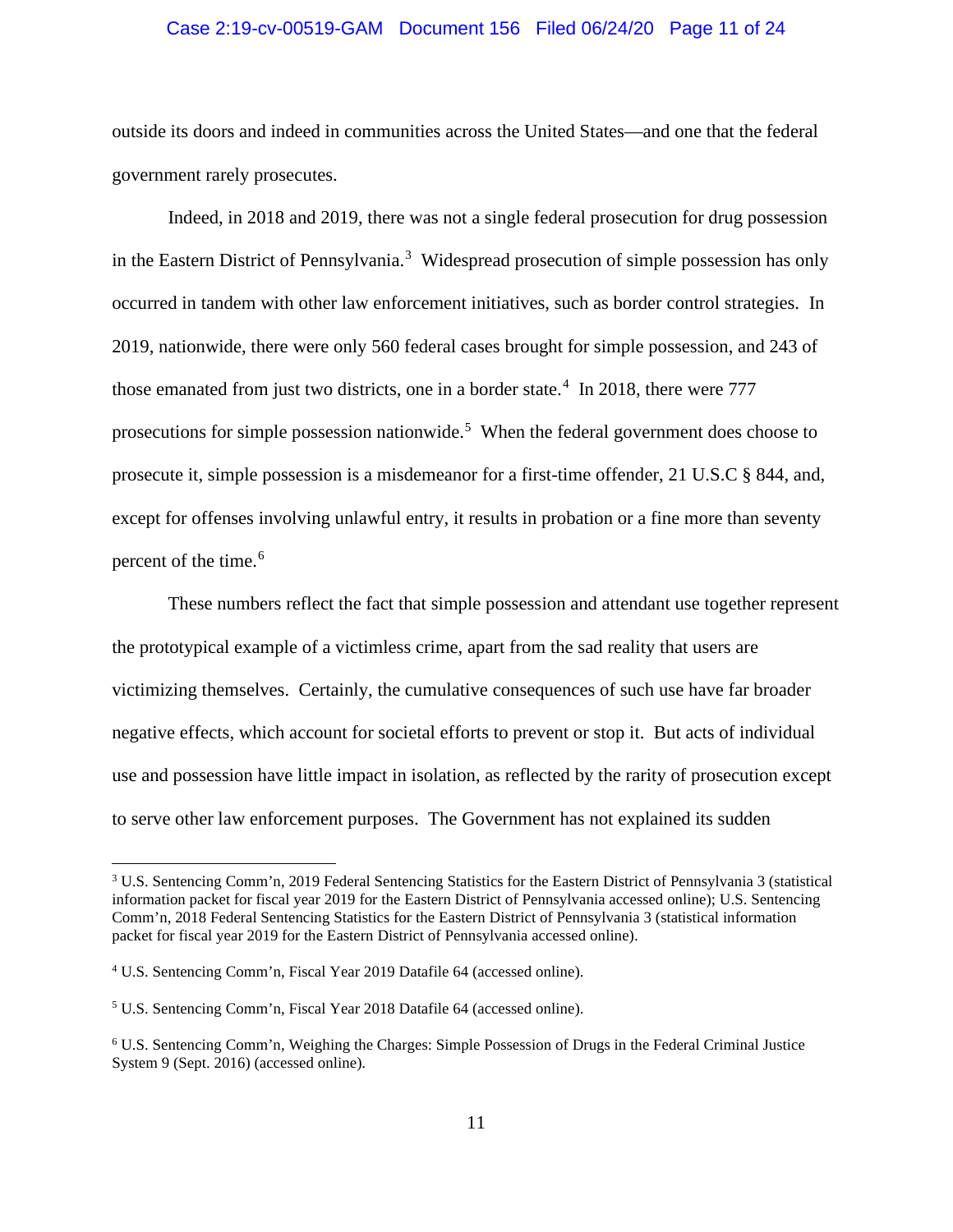# Case 2:19-cv-00519-GAM Document 156 Filed 06/24/20 Page 12 of 24

imperative to prosecute such cases, let alone one that would be catalyzed by Safehouse's operation. And the Government can hardly claim irreparable harm from a confrontation of its own creation that it could avoid with minimal impact on the rule of law. The Government's position is therefore difficult to rationalize, except as a symbolic act.

**2.** *The Government has not shown that the opening of Safehouse would cause more or riskier drug use***.**The Government also invokes a moral hazard surrounding supervised injection sites, relying on the theory that permitting such conduct normalizes it, and that reducing the "cost" of opioid use enables continued or riskier use. The Government further contends that in addition to an increase in destructive behavior, there likely will be an increase in crimes related to drug use. *See* ECF 145, at 11. There is an intuitive appeal to this argument, and in many ways, it exemplifies the fundamental premise of a law enforcement approach to opioid misuse as contrasted with a public health approach. As I previously opined—and as is reflected in my conclusion as to the proper scope of Section 856—that debate is properly held in Congress. Given the procedural posture here, however, I must assess whether the Government has met its burden of establishing that the harm it invokes is more likely to occur than not. On that score, the Government relies exclusively on inference rather than facts, leaving it at a significant disadvantage.<sup>[7](#page-11-0)</sup>

Safehouse, in opposition to the Government's motion, points to a vast body of literature that evaluates the effects of supervised injection sites. As with most research, it is of varying quality, and the amount of available data makes it difficult to survey. But some researchers,

<span id="page-11-0"></span> $<sup>7</sup>$  As noted in my second opinion entering final judgment, the Government strenuously resisted the development of a</sup> factual record. ECF 141, at 4.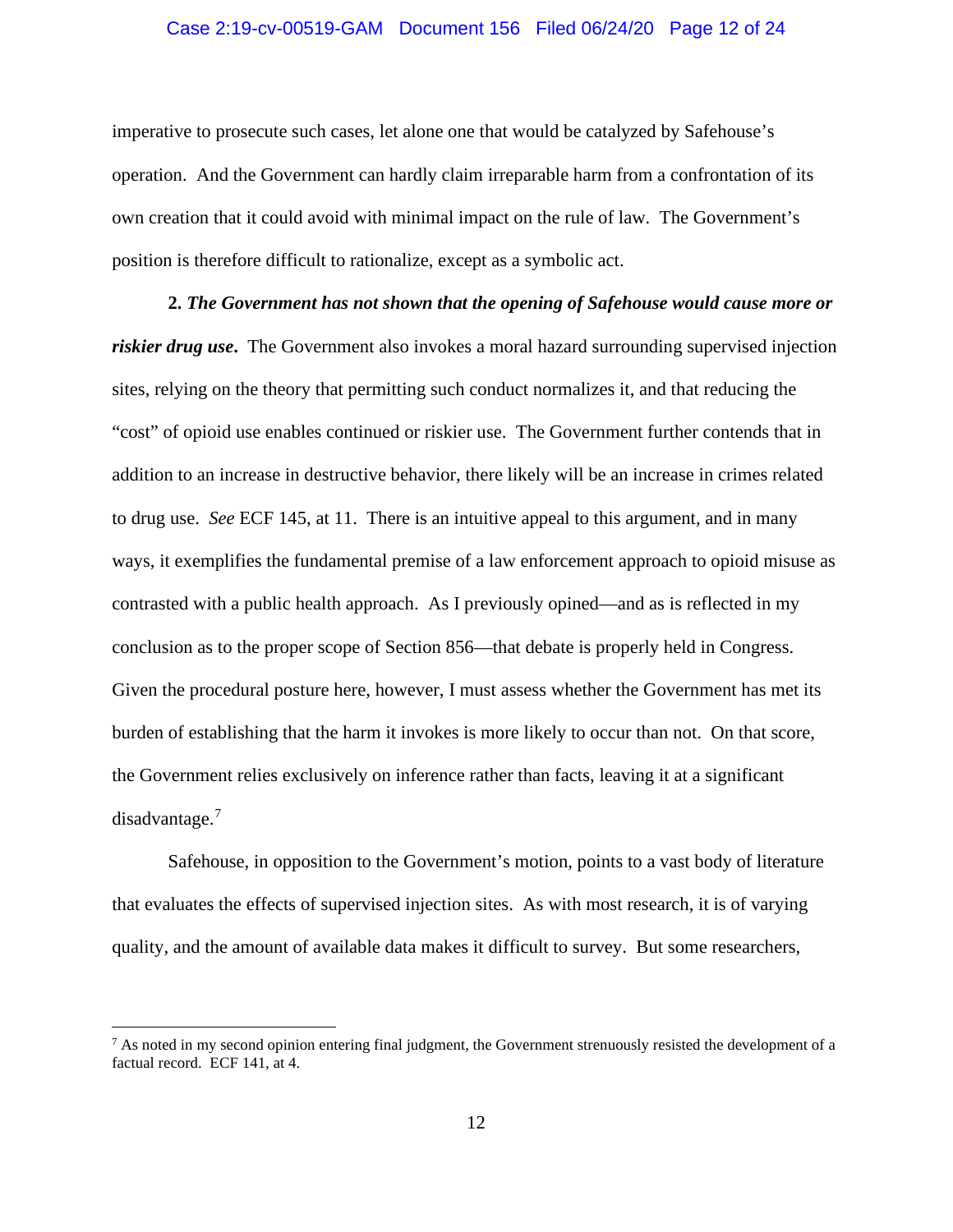# Case 2:19-cv-00519-GAM Document 156 Filed 06/24/20 Page 13 of 24

publishing in peer-reviewed journals, have attempted to evaluate and summarize the data using various techniques of analysis, providing a useful way to access research in the field.

In 2014, French researchers selected 75 studies for review, including cohort studies, analytical studies, and evaluative studies. $8\text{ As}$  $8\text{ As}$  to the specific issue of whether supervised injection sites increase drug use, they noted that, while "it was feared that [supervised injection sites] might foster the initiation of new users into intravenous drug use . . . no study found any increase in the total number of local [persons who inject drugs], irrespective of the [supervised injection sites] studied."[9](#page-12-1)

In 2017, Canadian researchers reviewed 341 potentially relevant studies conducted between 2003 and the date of publication, <sup>[10](#page-12-2)</sup> and screened them for quality using three evaluation methods. Based on the quality of the research, the authors chose for review 47 studies employing varying methodologies. Like the French researchers, the Canadian researchers did not find that supervised injection sites resulted in normalization or increased usage: "While concerns persist that [supervised drug consumption facilities] may increase illicit drug use and

<span id="page-12-0"></span><sup>8</sup> Chloé Potier, et al., *Supervised injection services: What has been demonstrated? A systematic literature review*, 145 Drug and Alcohol Dependence 48 (2014). The authors selected which research studies to review by applying two evaluation scales for quality, STROBE (for observational studies) or CHEERS (for medical economic studies). STROBE is an acronym for "Strengthening the reporting of observational studies and epidemiology," a standard created by and International collaborative of researchers to improve the quality of research. CHEERS is an acronym for "Consolidated health economic evaluation reporting standards," a similar standard established by the Professional Society for Health Economics and Outcomes Research. *Id.*

<span id="page-12-1"></span><sup>9</sup> Potier, *supra*, at 64.

<span id="page-12-2"></span><sup>10</sup> Mary Clare Kennedy, et al., *Public Health and Public Order Outcomes Associated with Supervised Drug Consumption Facilities: a Systematic Review*, 14 Current HIV/AIDS Report 161 (2017). The researchers screened the studies for quality using three evaluation methods, including the Quality Assessment Tool for Observational Cohort and Cross-sectional Studies. The Quality Assessment Tool was created by a branch of the National Health Institutes as a method for evaluating the quality of research. *See* Study Quality Assessment Tools, Nat'l Heart, Lung, and Blood Inst., available at https://www.nhlbi.nih.gov/health-topics/study-quality-assessment-tools.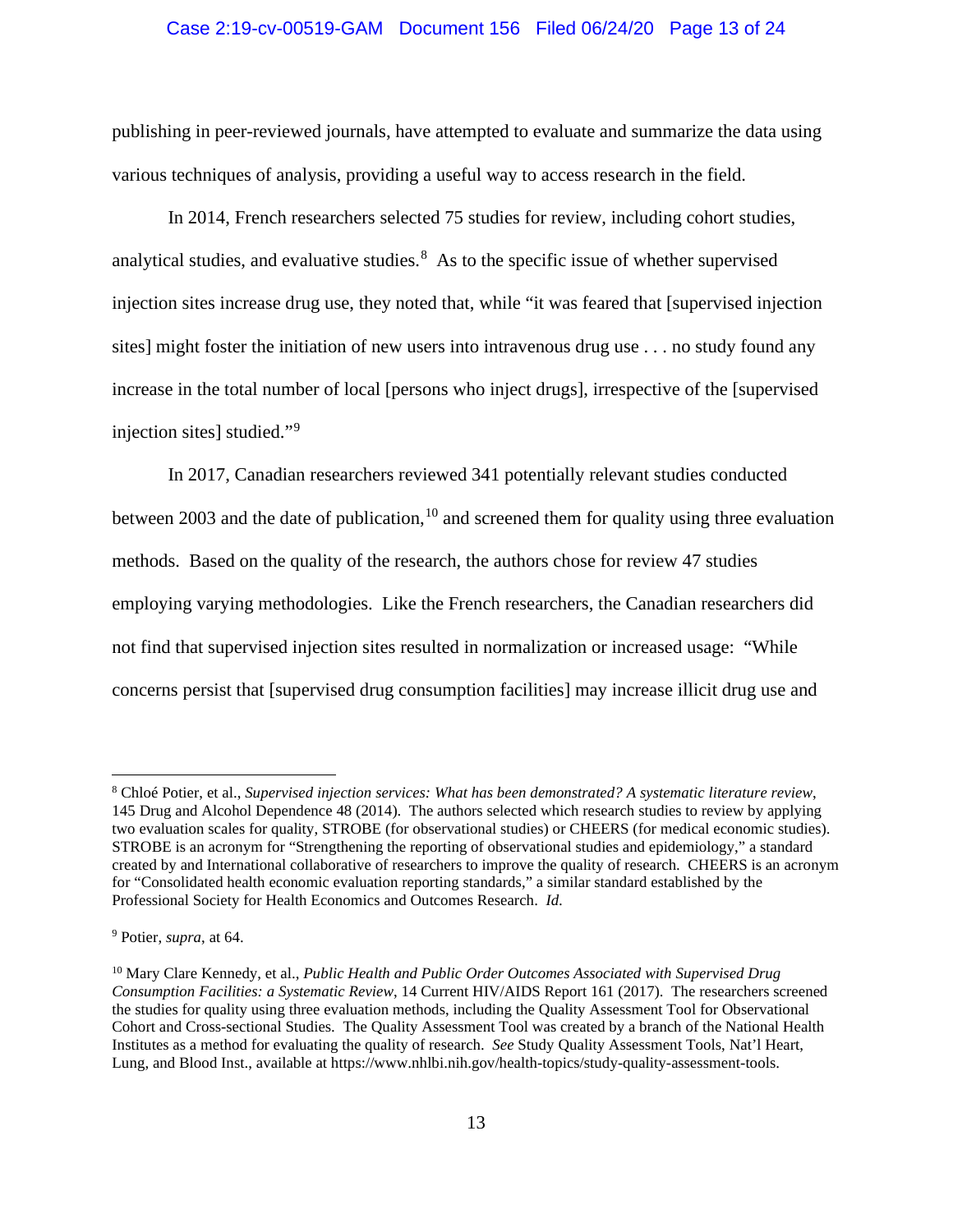# Case 2:19-cv-00519-GAM Document 156 Filed 06/24/20 Page 14 of 24

discourage [people who use drugs] from seeking addiction treatment, such concerns are not supported by existing evidence."<sup>[11](#page-13-0)</sup> The researchers also found that the frequent use of supervised injection sites "has not been found to increase non-fatal overdose risk, which challenges the contention that these facilities promote riskier drug use practices (e.g. taking higher doses) associated with overdose."<sup>[12](#page-13-1)</sup>

With the case in its current posture, the question is not whether these researchers are ultimately correct. The question is whether, considered against the research to which Safehouse points, the Government's argument based solely on inference suffices to meet its burden to establish irreparable harm. The research reviewed above, which summarizes much of the data that Safehouse has cited as the rationale for its operation, leads me to conclude that there is significant doubt as to whether the inference the Government would have me draw is supportable. Because the Government bears the burden, this aspect of its argument fails.

**3.** *The Government has not shown that Safehouse opening without the full support of various governmental actors would cause tangible harm***.**The Government further contends that because Safehouse is proceeding on its own and without the guidance or supervision of various governmental and public health officials, there is a significant risk to the public's safety. ECF 145, at 13. Specifically, the government argues that the "public will also be harmed because the ruling will radically alter the approach to opioid addiction treatment in the Commonwealth of Pennsylvania without providing an opportunity for the U.S. Secretary of Health and Human Services, the U.S. Surgeon General, the Pennsylvania General Assembly, the

<span id="page-13-0"></span><sup>11</sup> Kennedy, *supra*, at 177.

<span id="page-13-1"></span><sup>12</sup> *Id.*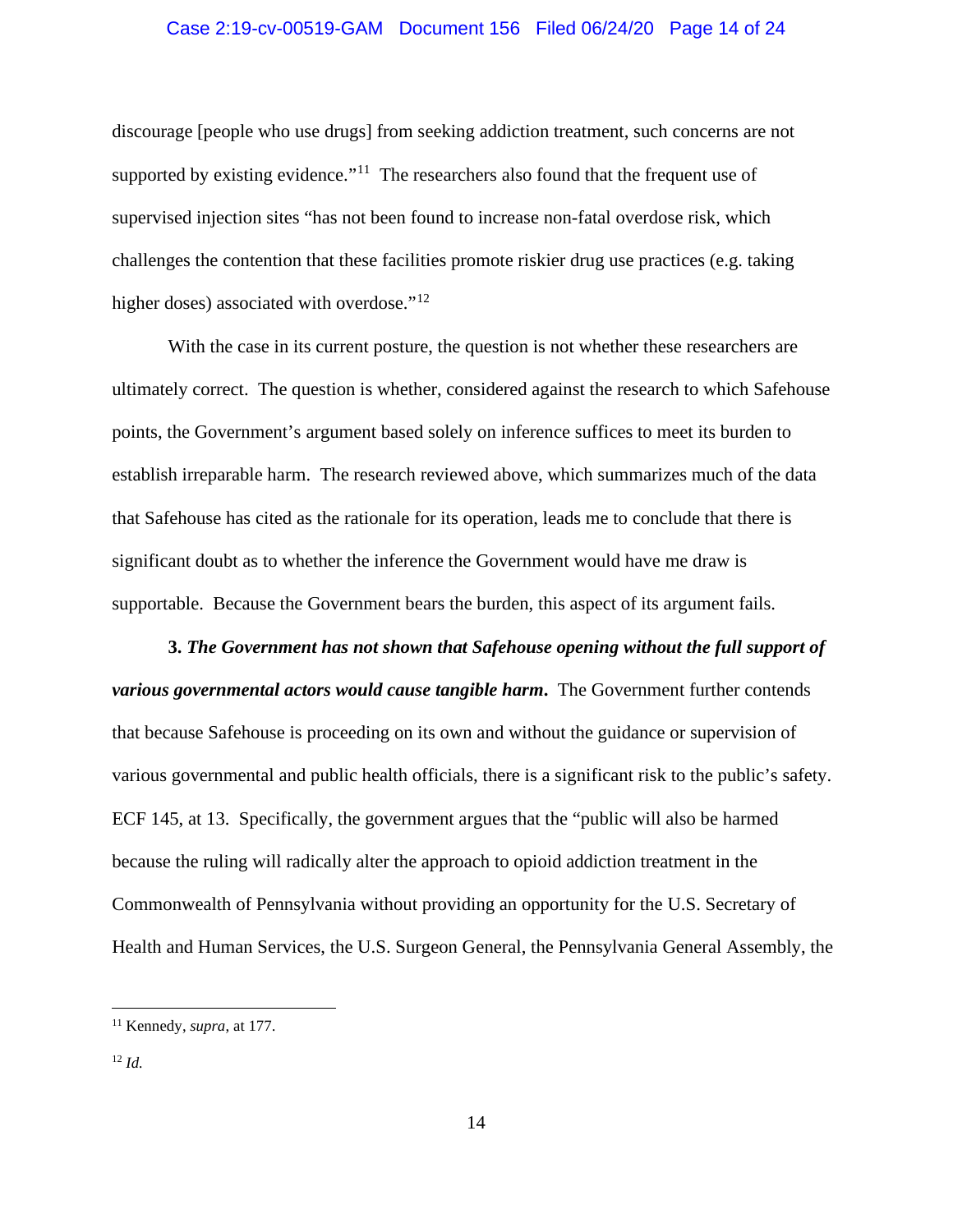# Case 2:19-cv-00519-GAM Document 156 Filed 06/24/20 Page 15 of 24

Pennsylvania Board of Medicine, or the Philadelphia City Council to provide input or suggest safeguards or regulations for such unprecedented activity." ECF 145 at 13. The Government invokes an opinion from the United States Surgeon General that, based upon his review of the available data, the effect of "front-line strategies such as medication assisted treatment should be optimized before having conversations about more controversial interventions." The Surgeon General adopted this position in part, he said, because "safer doesn't mean safe." *Id*. at 14.

The Government accurately notes that in every other instance supervised injection sites have proceeded with the active participation of public officials. It also is correct when it observes that although the American Medical Association has endorsed the concept of supervised injection sites, its endorsement assumed the participation of governmental officials. ECF 127, at 52:8-59-19. In response to this and related arguments, the City of Philadelphia Health Commissioner, Dr. Thomas Farley, notes that Safehouse's operational plan was created in collaboration with his office, which consulted with experts in the field of opioid abuse. ECF 151, at 4-5. Commissioner Farley also emphasizes that "both the American Medical Association and the Pennsylvania Medical Association are in favor of overdose prevention sites." *Id.* at 6.

The Government is correct that it would be far better to have Safehouse commence operation with the direct involvement of public health officials above the level of municipal government. Whether Safehouse's failure to do so constitutes irreparable harm is, however, a far closer question. The services Safehouse will provide—the administration of medications to combat overdose, defibrillation, and the administration of oxygen—are not medically complex. They are also the exact same services that Safehouse's sister organization, Prevention Point, already provides on the street, where the Government concedes their legality.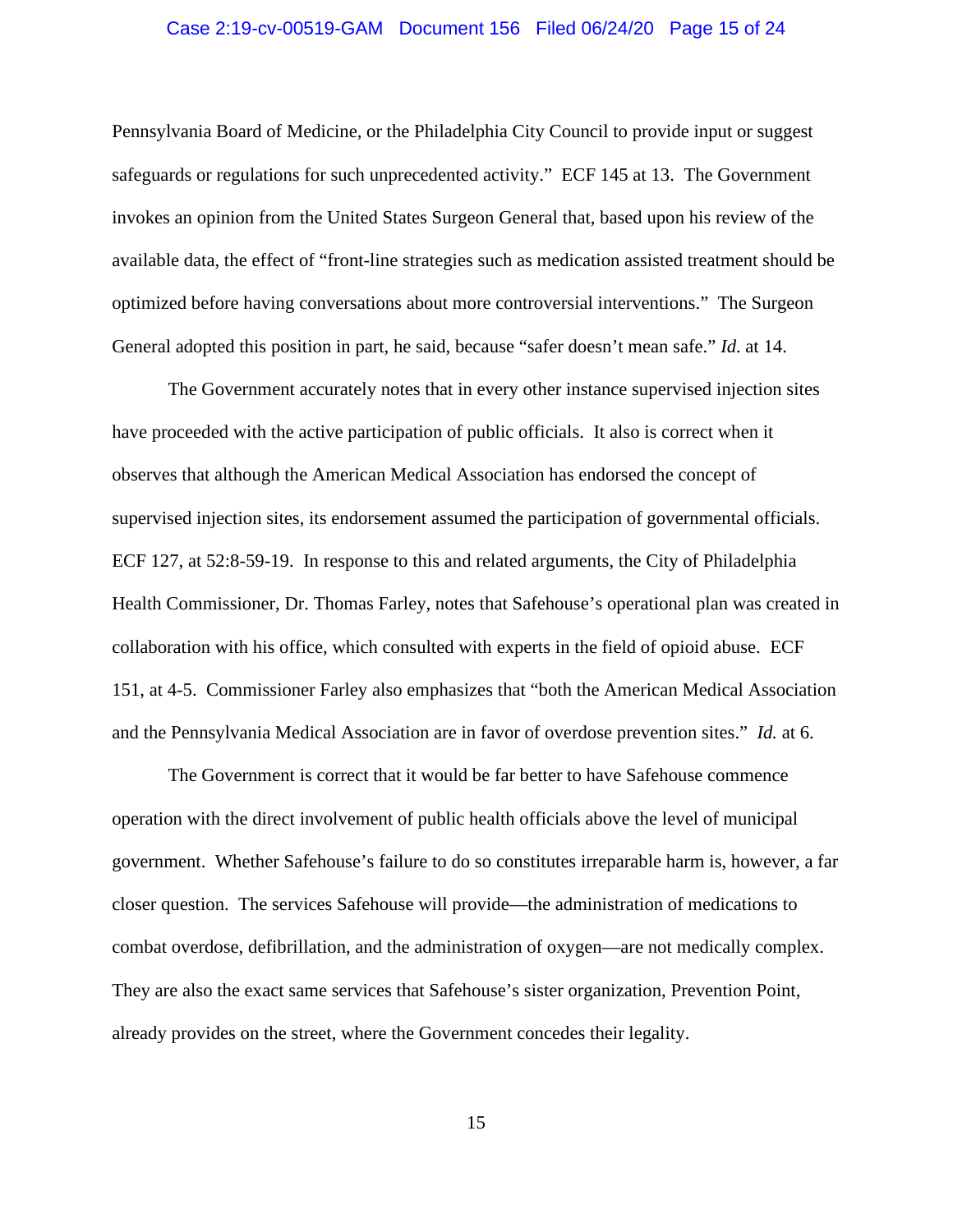# Case 2:19-cv-00519-GAM Document 156 Filed 06/24/20 Page 16 of 24

The Government also is correct that there are no established standards that would apply to how Safehouse operates. But as I observed in a previous opinion, that is typically the case as new medical subspecialties evolve, even as to critically important areas such as specialty board qualifications for medical practitioners. *Estate of Goldberg v. Nimoityn*, 193 F. Supp. 3d 482, 490-91 (E.D. Pa. 2016). Standards emerge over time based upon the innovations of practitioners in the field, and the Philadelphia Health Commissioner represents that the Safehouse model is based upon the operation of similar facilities abroad, which are operating under the auspices of public health authorities. Further, there are well-established standards for the core medical interventions Safehouse would use.

On balance, the Government has shown that how Safehouse is proceeding is less than optimal, but I cannot say that it rises to the level of irreparable harm.

**4.** *The Government has not shown that the surrounding community will be adversely affected absent a stay***.**The Government finally raises the possibility of harm to the community surrounding any location where Safehouse operates. Although I have previously held that such concerns are most properly addressed to local authorities, the equitable nature of the standard controlling the motion to stay necessarily requires me to consider community impact here. It should be emphasized that, however one gauges the true risk presented by public health initiatives such as supervised injection sites, the concerns of neighbors are understandable and worthy of consideration. While it is true that opioid abusers suffer from a medical condition, that condition frequently results not just in self-destructive behavior, but also behavior that causes some form of harm or disruption to others. Anyone with meaningful experience in recovery work, and anyone who has ever had to ban a family member from the home because of persistent negative behaviors related to opioid addiction, understands that.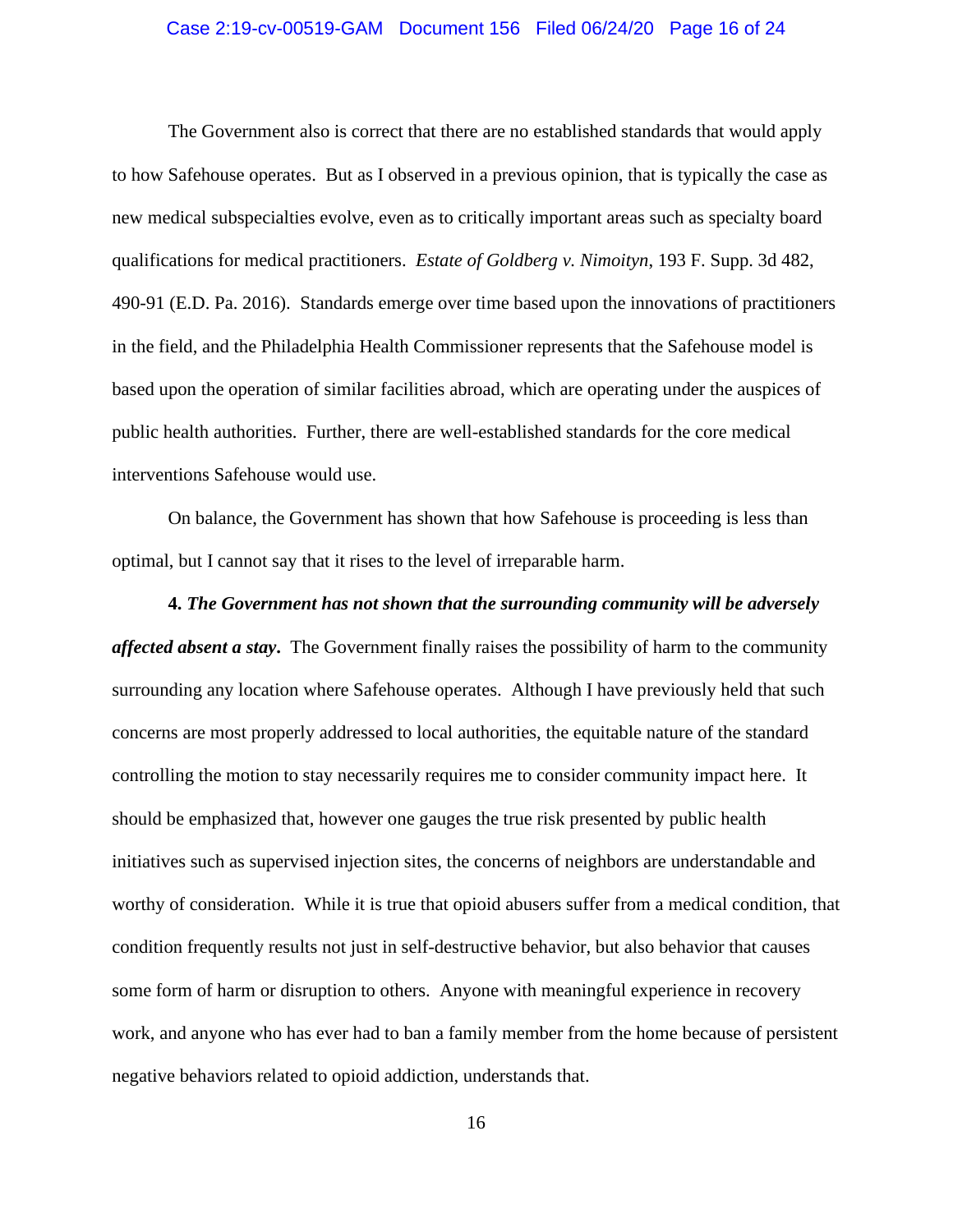# Case 2:19-cv-00519-GAM Document 156 Filed 06/24/20 Page 17 of 24

Once again, the Government presents mostly argument rather than evidence. The Government asks the Court to take judicial notice of "news media stories, reports of governmental entities, and academic studies" that document the negative effects of supervised injection sites. ECF 155, at 5-6. However, neither the Government nor any amici cite any academic study. The media accounts to which the Government refers largely are set forth in the amicus brief filed by the Fraternal Order of Police and an assortment of local community groups. *See* ECF 148. As to reports from public authorities, the Government cites a single study from the Canadian province of Alberta, which, as discussed below, has proven controversial.

The test for granting a stay requires that I look at the issue using a broad lens to determine whether the Government has carried its burden to show irreparable harm. Safehouse cites to a meaningful body of research dealing with the community safety aspects of supervised injection sites. For example, in 2019, a Canadian researcher conducted a systematic review of data on supervised injection sites relating to crime, disorder, and community health issues such as discarded syringes.[13](#page-16-0) The author considered thirteen studies published in peer-reviewed journals that examined data from sites in Canada, Germany, Australia, Denmark, the United Kingdom, and the Netherlands.<sup>14</sup> In all, the author concluded that "analysis of the relevant" research literature on [supervised injection sites] and their effects on public crime, disorder and community health issues (discarded syringes) shows that the preponderance of evidence thus far

<span id="page-16-0"></span><sup>13</sup> Laura Huey, *What is Known About the Impacts of Supervised Injection Sites on Community Safety and Wellbeing? A Systematic Review*, Sociology Publications (2019).

<span id="page-16-1"></span><sup>&</sup>lt;sup>14</sup> Like the researchers in the Potier and Kennedy studies, an attempt was made to evaluate the papers for the quality of their research, but such evaluation was deemed impractical by virtue of the fact that different researchers had each employed different study techniques. In any case, as I have mentioned previously, in resolving the Government's motion to stay, the question is not whether these researchers are ultimately correct but whether the Government has met its burden to establish irreparable harm.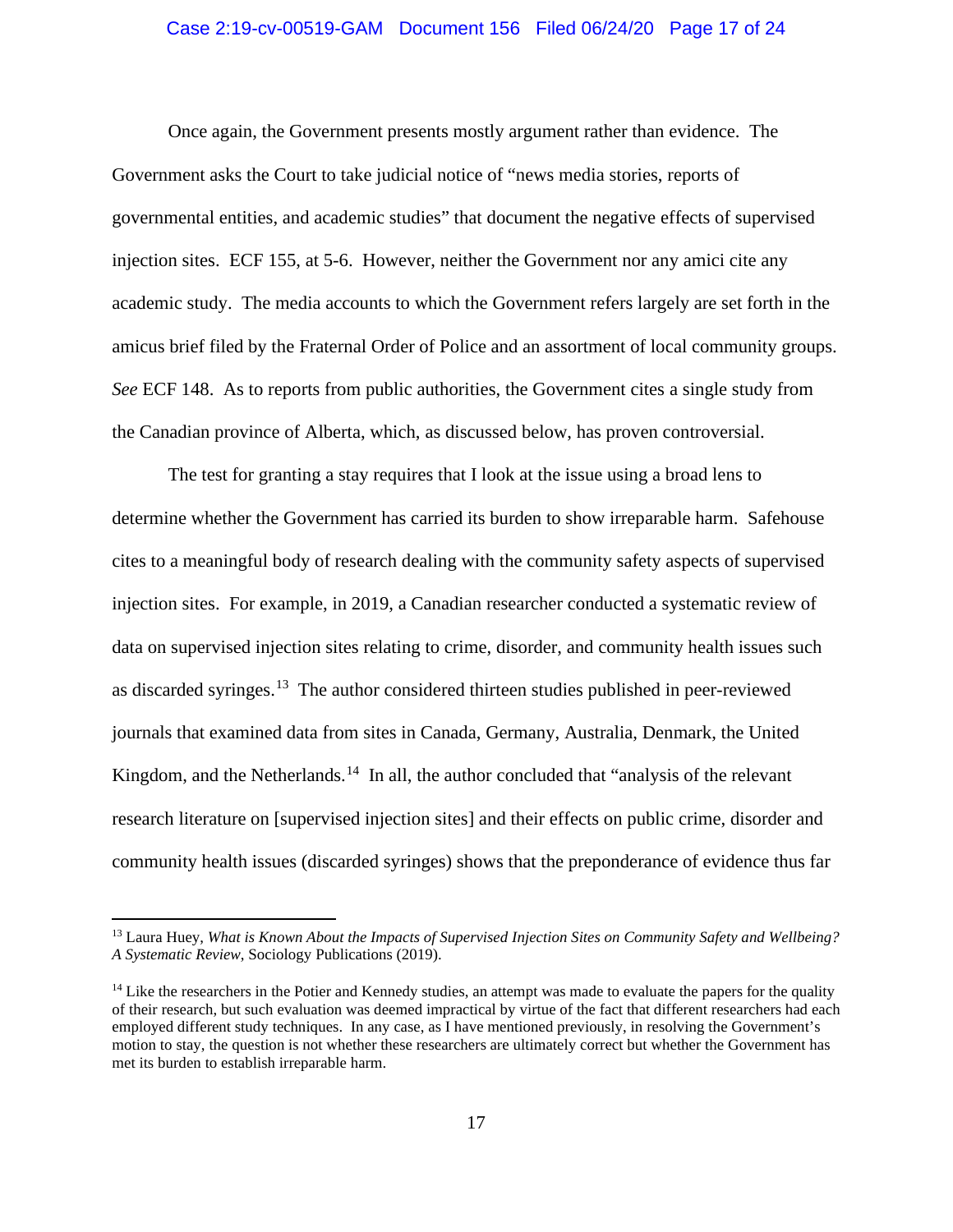# Case 2:19-cv-00519-GAM Document 156 Filed 06/24/20 Page 18 of 24

is tilted towards supporting the view of these sites as producing favorable outcomes not only for [individual drug users] but also for potentially enhancing the well-being of the local community."<sup>15</sup> These results were consistent with results from a team of French researchers, <sup>[16](#page-17-1)</sup> as well as those from a previous team of Canadian researchers. [17](#page-17-2)

In contrast to this academic research, the Government through their amici cite multiple news stories reporting the perception that supervised injection sites cause deleterious community effects. ECF 148, at 6-8. I would expect the journalists reporting these experiences to accurately recount what they were being told and will further assume that those conveying the information were recounting their experiences as they perceived them to be. But it is difficult to rely on such anecdotal accounts as an evidentiary basis for finding irreparable harm in the face of substantial peer-reviewed research.

Moreover, studies of methadone clinics suggest that a community's perception of supposed negative effects of drug treatment facilities does not necessarily conform to the sites' actual effects. Patients attending methadone clinics are not violating the law but participating in medically assisted treatment under supervision. Their presence is nonetheless feared and

<span id="page-17-0"></span><sup>15</sup> Huey, *supra*, at 16.

<span id="page-17-1"></span><sup>&</sup>lt;sup>16</sup> Potier, *supra*, at 64. In their review, the authors found no increase in crime beyond some increase in small-scale drug trafficking in the immediate vicinity of supervised injection sites. And, like the Canadian researchers, they concluded that the relevant data from Canada and Australia showed no increase in crime and reduced instances of public self-injection and discarded paraphernalia. For the sake of accuracy, it must be noted that not every study reviewed by these teams of researchers addressed crime or issues of public disorder, but of those that did the evidence did not reflect serious problems.

<span id="page-17-2"></span><sup>17</sup> *See* Kennedy, *supra*, at 179.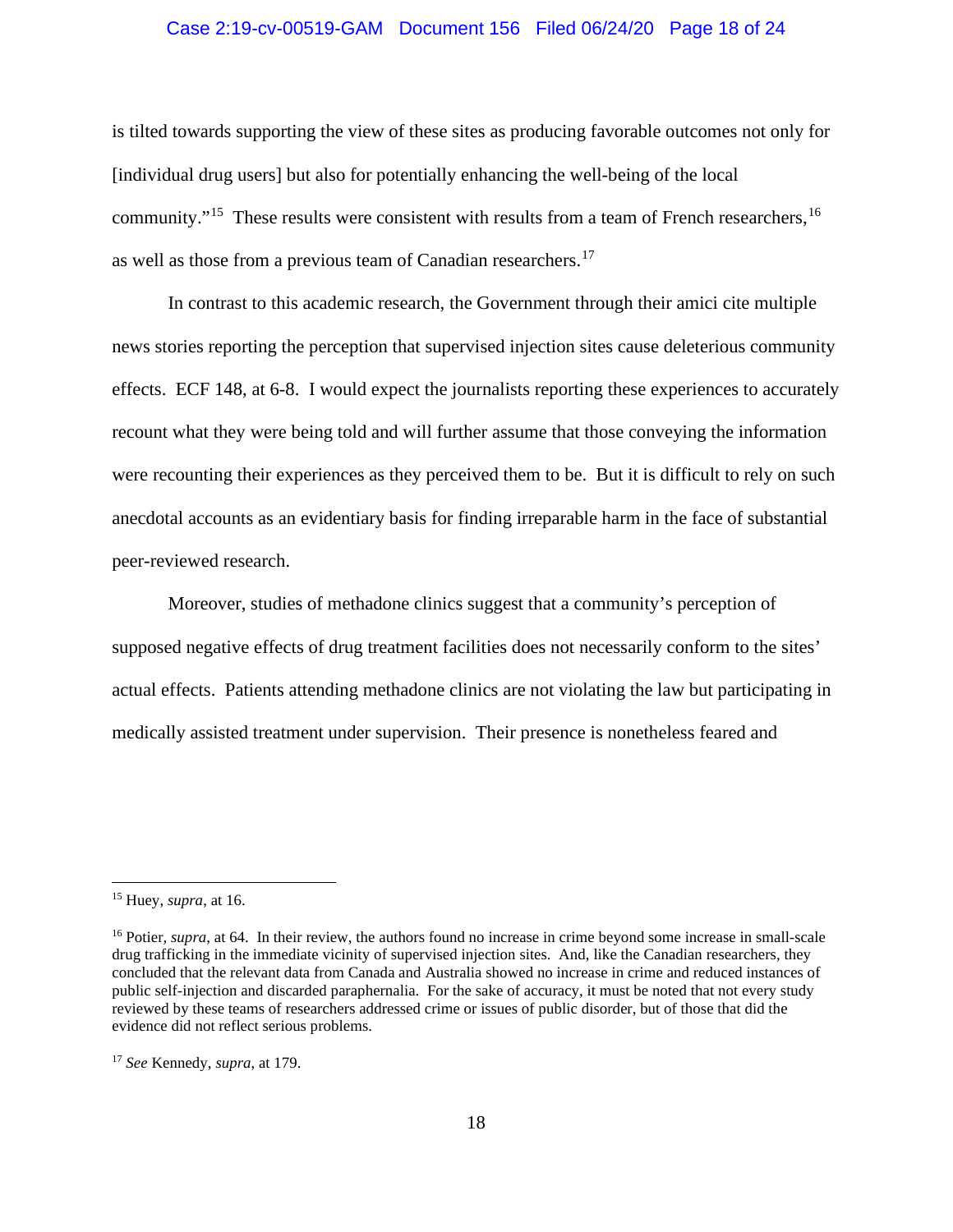shunned.<sup>18</sup> This is consistent with research confirming that addiction is widely stigmatized.<sup>19</sup>

Such stigma or fear does not suffice to establish actual harm, let alone likely, irreparable harm.

The one substantial item of evidence cited by the Government is a recent report from the

provincial government of Alberta, Canada.<sup>20</sup> The report was compiled by a commission

appointed after a freeze of funding for supervised injection sites enacted by a newly elected

government opposed to their operation. The report's principal conclusion was as follows:

During the public consultations, the Review Committee was made aware of numerous concerns of residents living near the respective sites. Although stakeholder feedback on the socioeconomic impact was mixed, it was predominantly negative, except for the Edmonton town hall meeting. The issues raised ranged from increases in needle debris to increases in crime and increases in

<span id="page-18-1"></span><sup>19</sup> *See, e.g.*, Douglas L. Polcin, et al., *Community context of sober living houses*, 20 Addiction Research & Theory 480 (2012).

<span id="page-18-2"></span><sup>20</sup> Alberta Health, Government of Alberta, *Impact: A socio-economic review of supervised consumption sites in Alberta*, Supervised Consumption Services Review Committee (March 2020) (accessed online).

<span id="page-18-0"></span><sup>18</sup> *See, e.g.*, C. Debra M. Furr-Holden, et al., *Not in My Back Yard: A Comparative Analysis of Crime Around Publicly Funded Drug Treatment Centers, Liquor Stores, Convenience Stores, and Corner Stores in One Mid-Atlantic City*, 77 Journal of Studies on Alcohol and Drugs 17 (2015). The community effect of methadone clinics provides a useful analogue more generally. Although there are no supervised injection sites in the United States, methadone clinics are lawful and recognized by public health experts as a significant tool for addressing opioid misuse. Nevertheless, many communities have opposed the establishment of such initiatives, advancing similar arguments to those now deployed by opponents of supervised injection sites. To combat that opposition, some researchers have evaluated whether methadone clinics are accompanied by the increase in crime and social disorder that their critics fear. In one study, which focused on the effects of the opening of nine outpatient methadone clinics in Philadelphia from 2007 to 2017, researchers at the University of Pennsylvania came to mixed conclusions. *See*  Ruth A. Moyer & Greg Ridgeway, *The effect of outpatient methadone maintenance treatment facilities on placebased crime*, Journal of Experimental Criminology (2018). Near the facilities, they found a small increase in violent crime and a moderate increase in drug-related crime, but a reduction in property crimes and crime overall. These conclusions lend some support to the Government (outpatient drug treatment facilities can be magnets for at least some forms of criminal activity) but also to Safehouse (with appropriate police support, which the City has represented it will provide, ECF 151, at 7, risk to the surrounding community can be identified and mitigated). In the Furr-Holden study cited above, researchers at Johns Hopkins University evaluated crime statistics in the vicinity of 53 publicly funded outpatient drug treatment centers in Baltimore. Focusing on violent crime, the Johns Hopkins researchers found only a minimal difference in rates of a violent crime closer to such facilities. Furr-Holden, *supra*, at 22. A similar study conducted in Baltimore several years earlier drew the same basic conclusions, finding no statistically significant increase in crime within 100 meters of methadone treatment centers. Susan J. Boyd, et al., *Use of a 'microecological technique' to study crime incidents around methadone maintenance treatment centers*, 107 Addiction 1632 (2012). These conclusions, if anything, weigh against the Government's contention that the surrounding community will suffer harm should a supervised injection site open.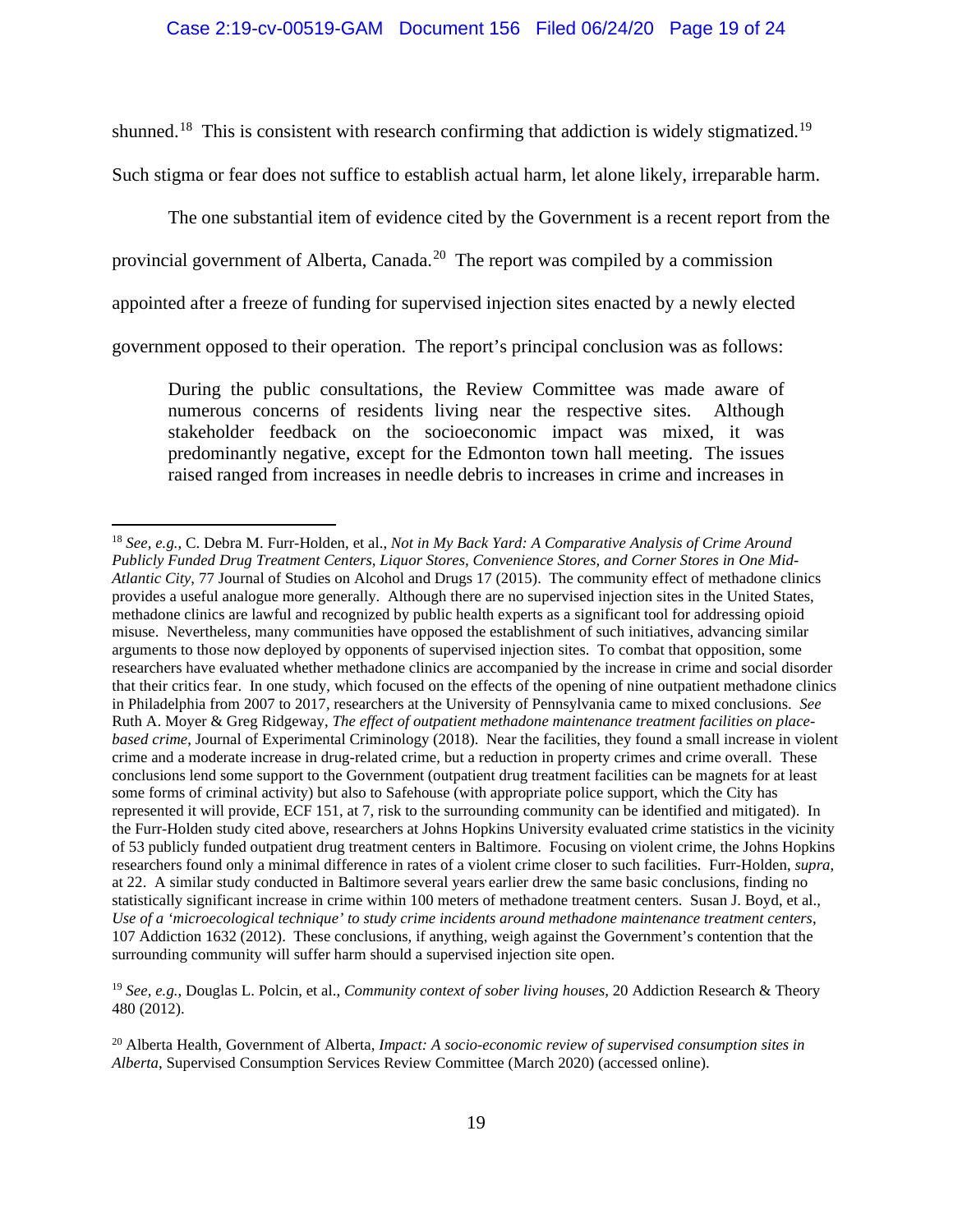overall social disorder since the sites opened. The Review Committee was also made aware of issues relating to the operations and oversight of various sites.<sup>[21](#page-19-0)</sup>

The Report was first cited in the Government's reply brief, and Safehouse has not filed any surreply. It is therefore difficult to assess the weight it should be assigned. But it was not published in a peer-reviewed journal or prepared in accordance with a specific research methodology, and it relied heavily upon town hall style meetings. Further, to the extent that the Government elsewhere urges me to take judicial notice of media accounts, it only seems fair to take note that the Alberta report was not well-received in a variety of circles.<sup>[22](#page-19-1)</sup>

The Alberta report is representative of continued political debate in Canada over supervised injection sites with periodic attempts to defund them or limit their operation. *See* Thomas Kerr et al., *Supervised injection facilities in Canada: past, present, and future*, 14 Harm Reduction Journal 28 (2017). That political debate has played out against the backdrop of a notable decision from the Supreme Court of Canada, *Canada (Att'y Gen.) v. PHS Community Services Society*, 2011 SCC 44 (Can.), which in itself has some degree of relevance as to the available evidence concerning the operation of supervised injection sites. The case arose when Canada's Minister of Health refused to renew permission for the first facility in Canada (Insite in Vancouver) to continue operating. A trial was held, and evidence was submitted as to whether the site was effective in meeting its public health objectives and whether it had negative community impact. On appeal, in a unanimous opinion rendered on constitutional grounds, the Supreme Court permitted its continued operation and ordered the Minister to renew Insite's operating charter. In doing so, the court construed the available evidence as demonstrating positive public health outcomes with no discernable community harm. Indeed, it noted that "Insite saves lives"; that Insite's "benefits have been proven"; that "[t]here has been no discernable negative impact on the public safety and health objectives of Canada during its eight years of operation"; and that "[t]he effect of denying the services of Insite to the population it serves is grossly disproportionate to any benefit that Canada might derive from presenting a uniform stance on the possession of narcotics." *Id.* ¶ 133. Such a conclusion from Canada's highest court certainly lends support to Safehouse's

<span id="page-19-0"></span><sup>21</sup> *Id.*

<span id="page-19-1"></span><sup>22</sup> *See, e.g.*, Benjamin Perrin, *Alberta's war against safe injection sites*, Maclean's (Mar. 12, 2020) (accessed online) ("[T]he review is dangerously biased, methodologically flawed and explicitly ignores over 100 peer-reviewed studies on the benefits of [supervised-consumption sites]."); Alana Smith, *Academics question methodology of UCPapproved supervised consumption sites report*, Calgary Herald (Mar. 8, 2020) (accessed online) ("The [] commissioned report into supervised drug-use sites is drawing ire from academics, some of whom are questioning its data collection, analysis and perceived findings."); *id.* ("'I would say that the only conclusion that a reasonable and fair-minded reader should draw is that the report is a political document and not an objective or scientifically credible evaluation of supervised consumption sites.'") (quoting Cameron Wild, then professor at the University of Alberta School of Public Health); *id.* ("The report gives no indication of how participants were selected for the online survey and if there is any verification to prove people say and live where they said they do. . . . [or] whether someone could submit responses more than once."); *id.* ("[T]he amount of participants from differing cities varied significantly, creating an imbalanced sample. . . . [and, thus, the] results of the report were then heavily driven by Lethbridge respondents, who greatly outnumbered participants from any other city.") (paraphrasing in story of Jenny Godley, then professor in the University of Calgary's sociology department); *id.* ("Let's just say [this report] wouldn't pass my undergrad stats class.") (quoting Godley).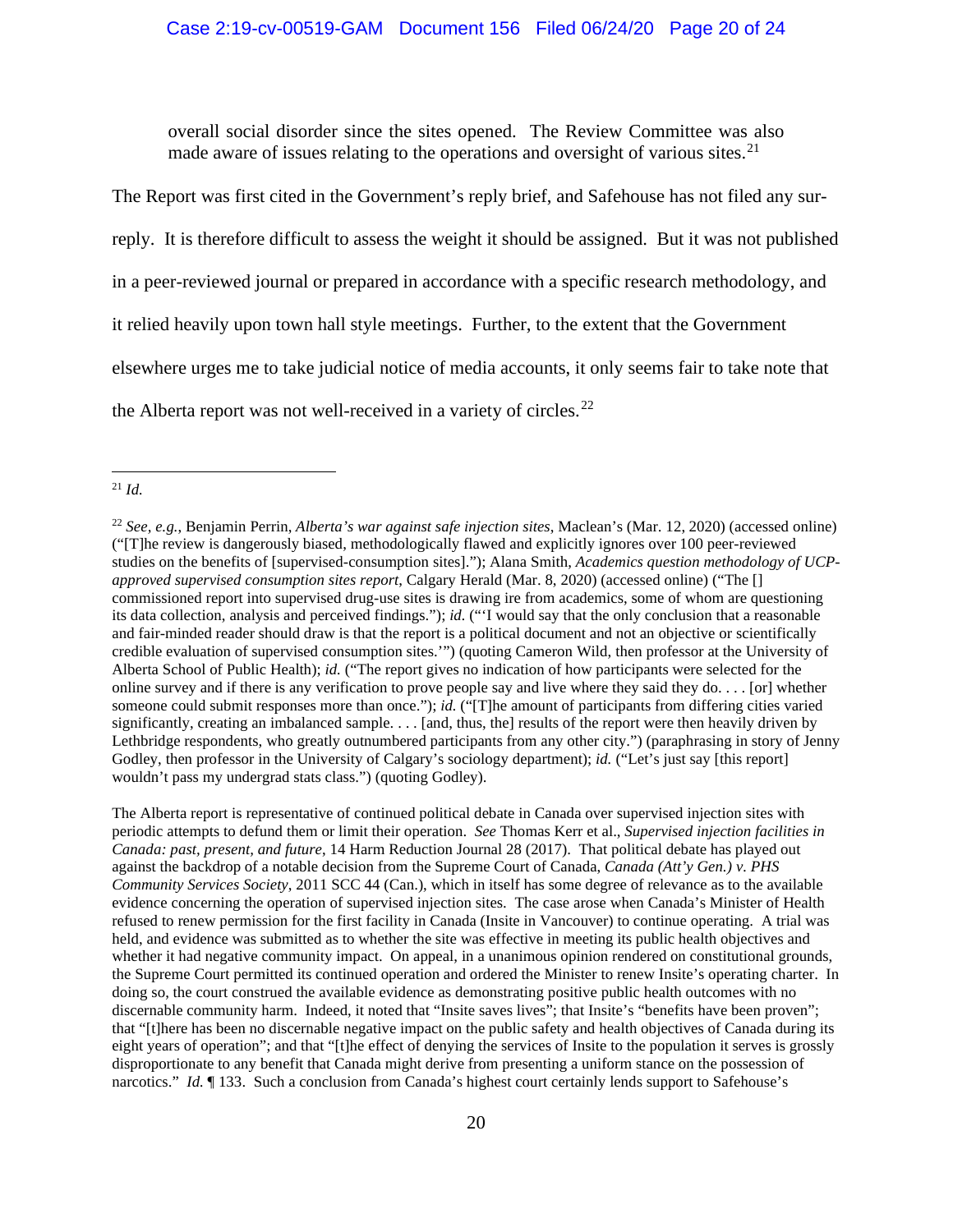On balance, in the face of substantial and seemingly credible social science research, the Government's reliance upon media accounts and a single governmental report falls short of meeting its burden as to the community impact aspect of irreparable harm.

Considering the Government's presentation as a whole, the irreparable harm it asserts is supported far more by argument than by evidence. In making such arguments, the Government has failed to carry its burden to show that it more likely than not will suffer irreparable harm absent a stay.

# **Because of events separate from the proceedings in this case, Safehouse will not be irreparably harmed by a stay**

As to the balance of harms, Safehouse contends that a stay will cause it irreparable harm because it will be prevented from opening, depriving opioid users from potentially life-saving care, and undermining the Philadelphia Health Commissioner's public health initiative. In support, it cites Third Circuit precedent dealing with alcohol treatment centers, *Sullivan v. City of Pittsburgh*, 811 F.2d 171, 183-84 (1987), and methadone treatment centers, *New Directions Services v. City of Reading*, 390 F.3d 293, 303-04 (3d Cir. 2007). ECF 149, at 17-18. It further argues that a stay would violate the religious beliefs of Safehouse's founders, reviving their claims under the Religious Freedom Restoration Act previously dismissed without prejudice as moot.

The harm that Safehouse and its founders might otherwise have claimed has fallen prey to outside events. First, Safehouse's naïve attempt to begin operation in the "City of Neighborhoods" without consulting the affected neighborhood generated substantial opposition,

characterization of the available evidence about the comparative risks and benefits of supervised injection sites and counsels against the Government's argument that the opening of Safehouse would cause the public irreparable harm.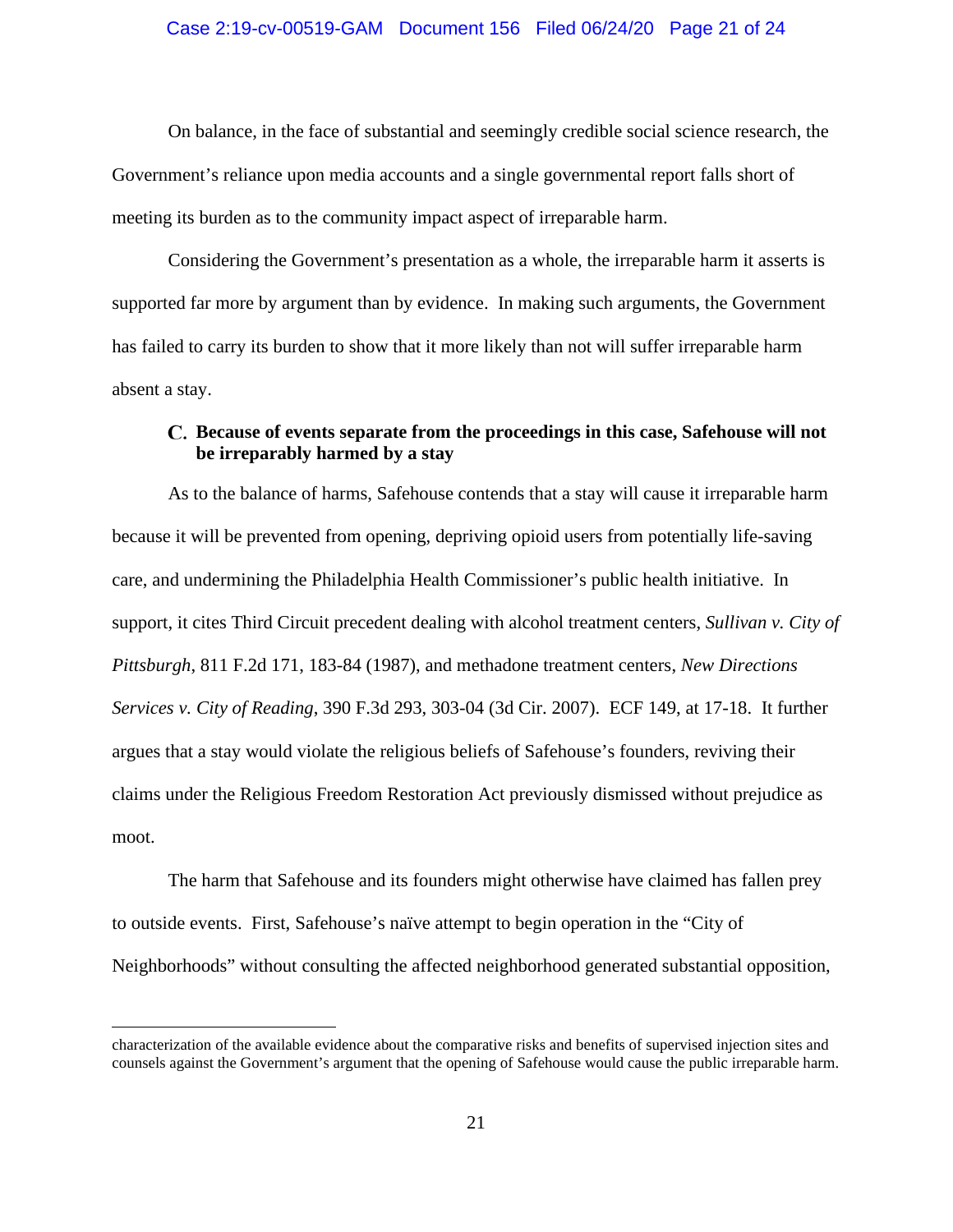# Case 2:19-cv-00519-GAM Document 156 Filed 06/24/20 Page 22 of 24

supported by elected officials,  $^{23}$  $^{23}$  $^{23}$  effectively preventing it from opening. Second, the opioid epidemic has been overshadowed by the COVID-19 pandemic, followed by momentous demonstrations protesting excessive use of force by police, straining the City's resources.

As to the first issue, no state or local legislation has yet been enacted that would bar Safehouse from opening.<sup>[24](#page-21-1)</sup> Regardless, public reaction to Safehouse's attempt to open without employing a transparent process assures that substantial outreach to both neighbors and elected officials alike will be required before operation is a realistic possibility.

That was true even before Philadelphia was hit by the pandemic. To be sure, the threat imposed by COVID-19 does not diminish the threat posed by opioid addiction. But, by any measure, the challenges of coping with the pandemic and with recent community unrest understandably triggered by the death of George Floyd present strains on the City—government and citizens alike—that make the proposed opening of Safehouse unrealistic any time soon. These same considerations guide my decision as to why a stay is now in the public interest.

#### **Recent events compel the conclusion that a stay is in the public interest**

In the first instance, the Government seeks to "merge" its alleged irreparable harm with the harm it believes the public will suffer absent a stay, arguing that it is entitled to a stay

<span id="page-21-0"></span><sup>23</sup> Philadelphia City Council, Resolution No. 200195, adopted March 5, 2020.

<span id="page-21-1"></span><sup>&</sup>lt;sup>24</sup> Proposed state legislation, Senate Bill 933, Regular Session 2019-2020, currently pending in the Pennsylvania Senate Judiciary Committee, would impose requirements for the operation of supervised injection sites—including that there be three public hearings before an opening—but otherwise permit it to proceed if a medical director is on site and a public safety plan is put in place. Proposed municipal legislation, Philadelphia City Council, Bill No. 200189, introduced February 27, 2020, would not explicitly prohibit operation of supervised injection sites, but it would require any prospective operator of a supervised injection site to obtain support from the overwhelming majority of the surrounding community and, for practical purposes, operate as a ban. It remains striking that no legislation has been initiated federally. Eighteen months have elapsed since Safehouse stated its intention to begin operation. A one-sentence clarifying amendment to the statute would achieve what the Government seeks to achieve in the courts.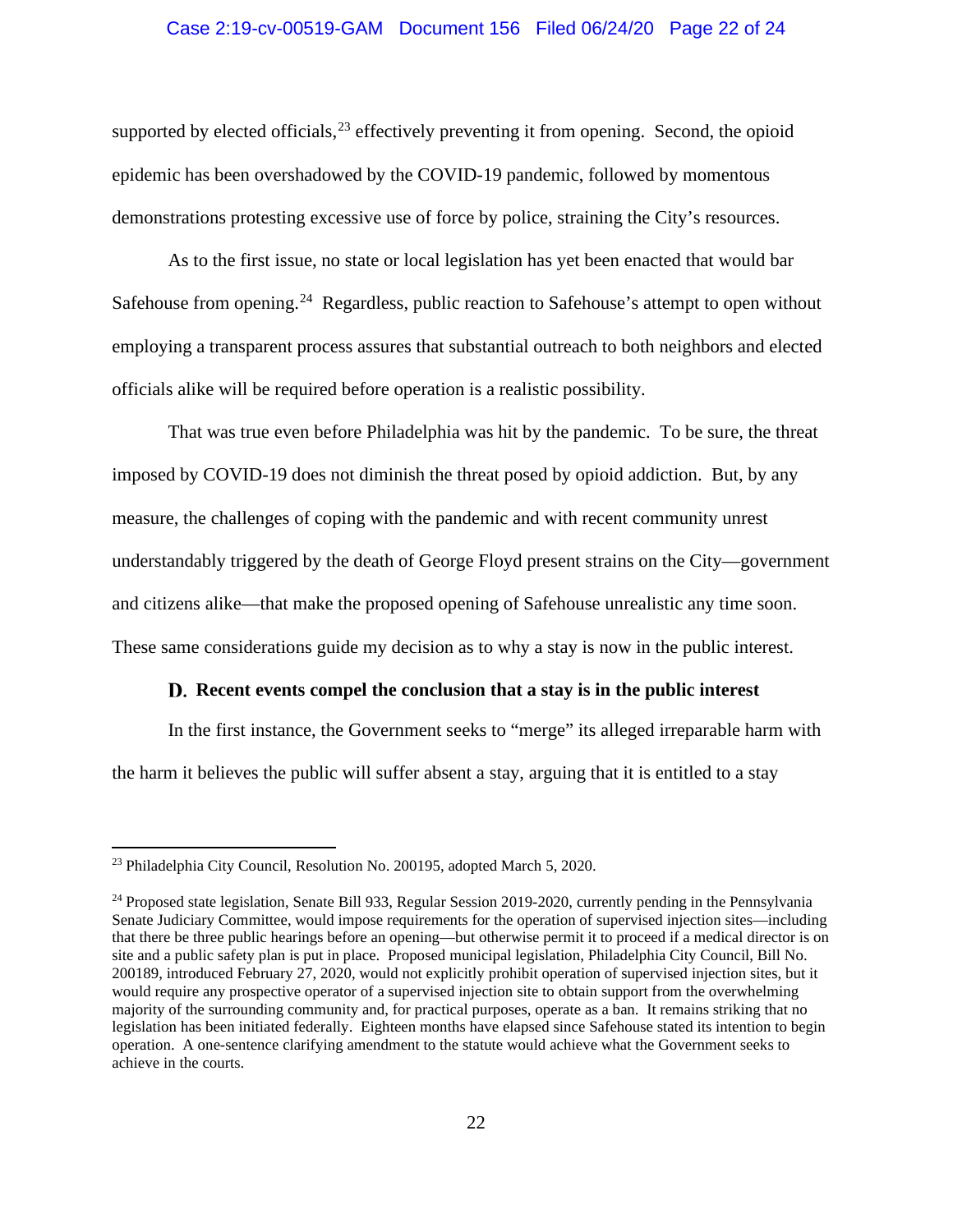# Case 2:19-cv-00519-GAM Document 156 Filed 06/24/20 Page 23 of 24

because "the government's interest *is* the public interest." ECF 145, at 10. As set forth in my discussion of the controlling legal standard, I reject that argument because it based upon a misreading of *Nken*. Under *Nken*, such an argument only has merit where the Government is the party opposing a stay. *See Nken*, 556 U.S. at 435.

The Government goes on to argue that the injunctive powers conferred by 21 U.S.C. § 856(e) reflect a congressional determination that irreparable harm will result if the law is not enforced, thereby compelling the issuance of a stay in this case. ECF 145, at 12 (citing *Instant Air Freight Co. v. C.F. Air Freight, Inc.*, 882 F.2d 797, 799 (3d Cir. 1989)). Section 856(e) states that "[a]ny person who violates [Section 856(a)] shall be subject to declaratory and injunctive remedies" as set forth in a subsequent statutory provision. The Government's argument would have merit if Congress by enacting Section 856(a) had in fact intended to criminalize supervised injection sites (and with it granted courts the power to enjoin their operation), but here I have concluded that it did not.

A stay is nonetheless in the public interest for reasons apart from those advanced by the Government. All change results in some level of disruption, and Philadelphia has already experienced two profound disruptions. It is confronted with a public health crisis even larger than the opioid epidemic, which has strained municipal government and individual citizens to an unprecedented degree, imposing extreme demands on the City's resources and employees. At the same time revenues have dwindled because of the deep downturn in economic activity. The nerves of citizens are frayed by fear and uncertainty, and that was true before the death of Mr. Floyd and the widespread protests that arose in its aftermath.

The opening of Safehouse would require multiple public meetings, the time and attention of the City Health Department, and the allocation of police resources. Even if one assumes a